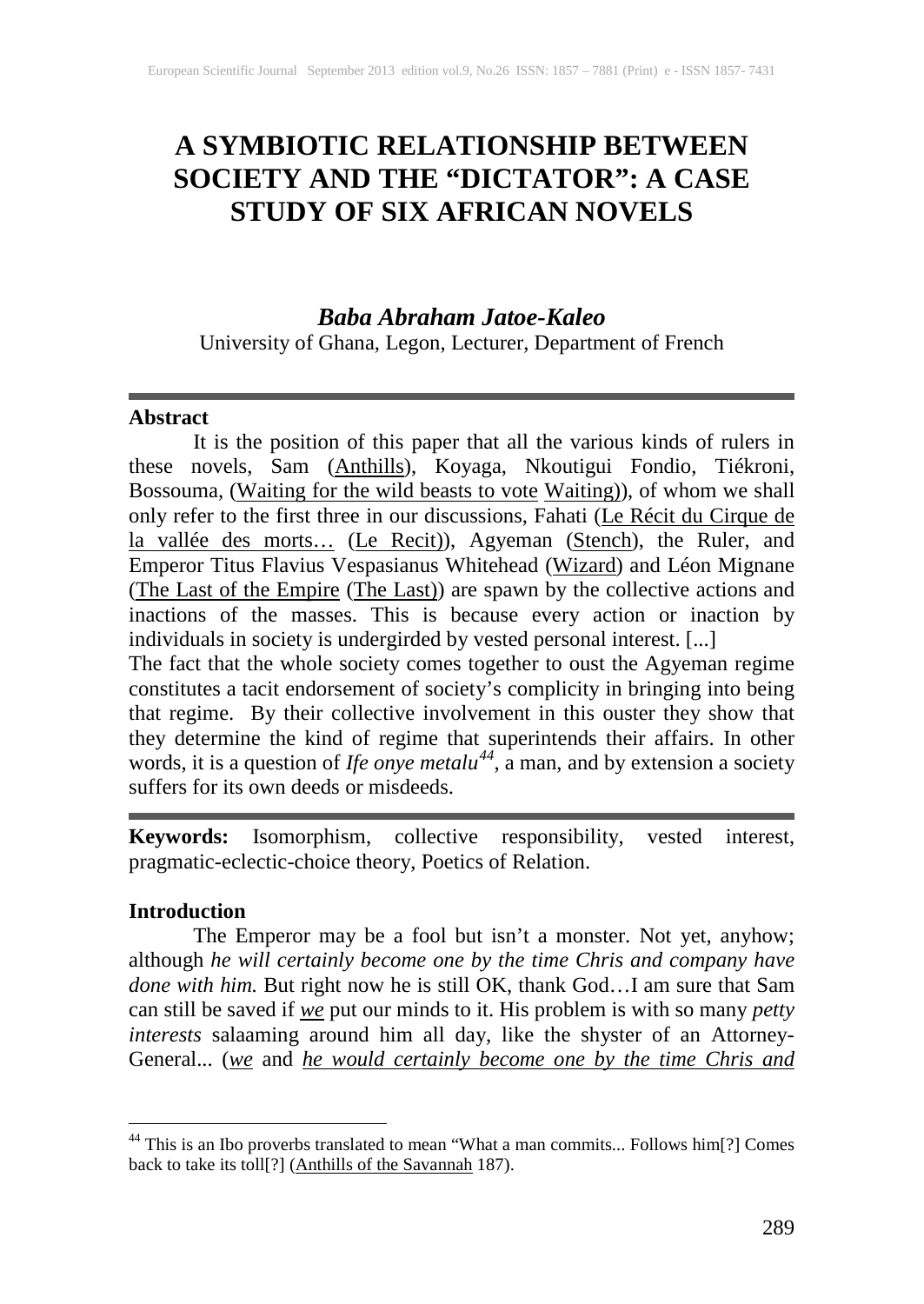*company have done with him* are our emphasis, Anthills of the Savannah  $(A$ nthills 42)).

*Ife onye metalu*...The real burden of that cryptic scripture seemed to turn the matter right around. Whatever we see following *a man*, whatever fate comes to take revenge *on* him, can only be *what that man* in some way or another, in a previous life if not in this, *has committed* (Apart from the local language phrase here, all other emphasis is ours, **Anthills** 187).

"Vested interest, Kwadwo,"…That is the catalyst of politics. Vested interest…" (Stench of Khaki (Stench 173)).

Your own actions are a better mirror of your life than the actions of all your enemies put together. *That is why I told you to watch what you do to others instead of always thinking about what others do to you*…he was asking me to look at my own actions. Maybe the enemy was hidden within my actions (Emphasis ours, Wizard of the Crow (Wizard 118)).

The structure and nature of society is a function of the choices that individuals make, faced with constantly changing dynamics of life, in pursuit of what they deem to be in their best interest. No choice is altruistic,  $45$  and the composite effect of the choices that individuals make is the resultant nature and form of society and system of governance in which they find themselves. This point is poignantly made by Hammoudi when he indicates that the rules of a dictatorial society, even though unwritten, are generally accepted by all<sup>[46](#page-1-1)</sup>. Indeed, all literary theories are in one way or the other based on choices the artists or literary critic makes in a vast array of possibilities opened to him/her. In their analysis of the four main literary categories identified by Meyer H. Abrams, Trevor Pateman (2005) and Sally Suziki (2010) consider them as ways, manners, and choices made at conceptualising literature, and therefore alternatives ways of analysing the literary product. Our analysis of the six texts that we offer to study briefly is based on the pragmatic-eclectic approach of Choice theory which admits, as and when necessary, every theoretical approach that yields itself to useful appreciation of their contents.

# **Theoretical Approach**

Choice theory therefore offers us a form of callisthenics: a series of intellectual and other exercises that "unstiffens all other theories, limbers

<span id="page-1-0"></span><sup>&</sup>lt;sup>45</sup> Choice theorists like John Scott (2000) and Leon Felkins (1997; 2006) agree on the point that individuals act solely on the basis of their parochial interests.

<span id="page-1-1"></span><sup>&</sup>lt;sup>46</sup> When a conflict erupts between an individual and his chief [the ruler] the struggle is merciless. That neither protagonists nor the spectators are surprised by this *indicates beyond any doubt that such are the rules of the game which everyone accepts*…Most important, the rules governing people's attitudes in any type of dominance relation seem to function unhampered, as if in a sphere independent of will (Emphasis ours, 3-5).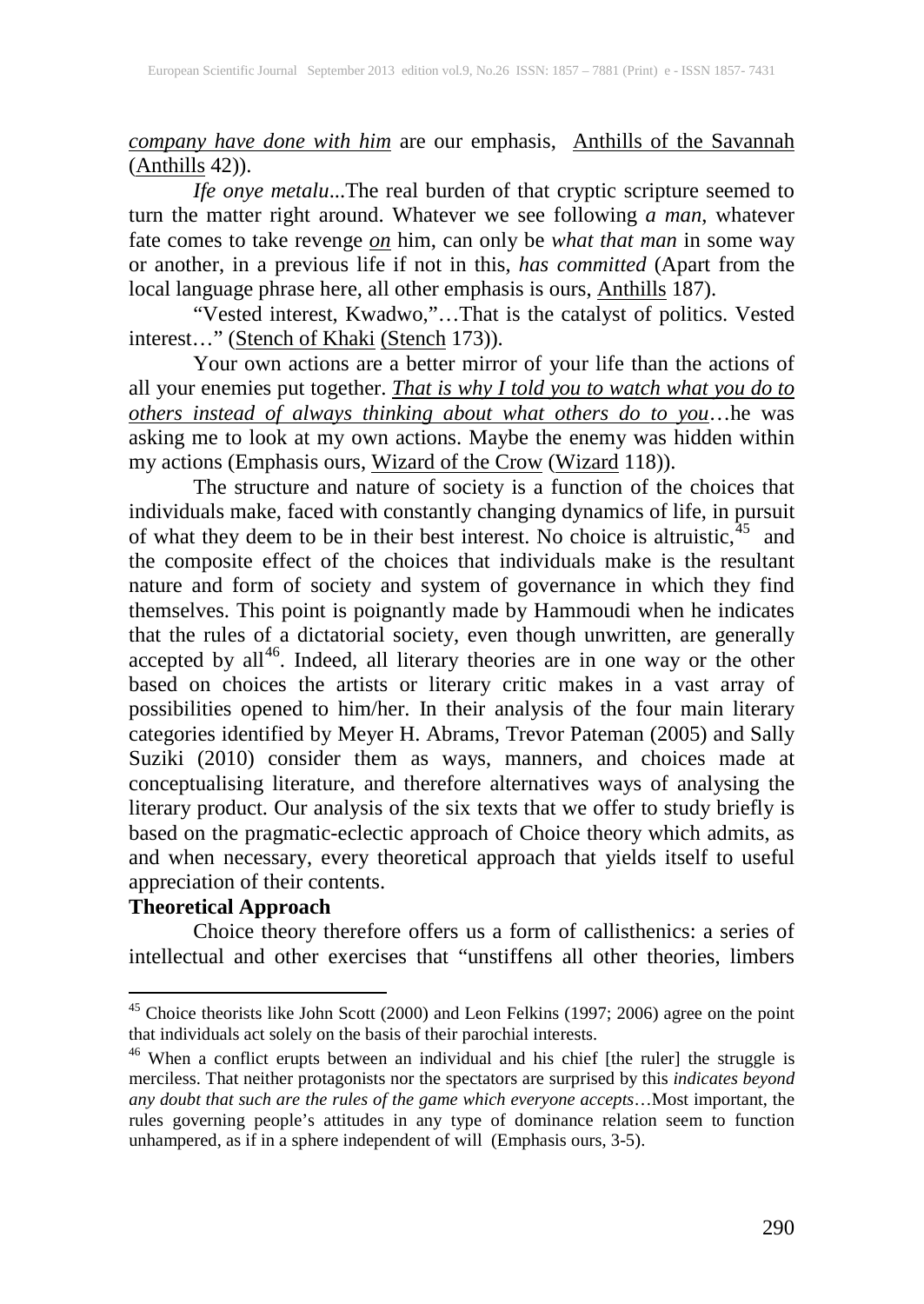them up and sets each at work" (N. M. Gaskill 165). Stemming from this theoretical basis, it is our considered opinion that every form of government, such as the ones shown in these books, is the product of the collectivity of the people. For, the government is run by a party and the party is controlled by the masses<sup>47</sup>. And in a given society "[t]he power structure draws its validity and strength from the existence of the people's struggle." The people "choose a power structure of their own free will and not the power structure that suffers the people<sup>48</sup>." This collective responsibility approach to the analysis of the nature and form of society is reinforced by the Poetics of Relation<sup>[49](#page-2-2)</sup> (Poetics 169)) of Edouard Glissant who posits that everyone contributes, willy-nilly to the socio-politico-cultural setting in which s/he lives.

## **Application of Theory**

The four quotations from **Anthills**, **Stench**, and **Wizard** posit in very unambiguous terms the perception that seems to run through these three Anglophone novels: the collective responsibility of all members of society for the shape, nature, tenor and character of the society. Chris Oriko, Professor Okong and other ministers of the Sam regime are presented by Ikem Osodi as responsible for the foolishness, and the dictatorial tendencies of Sam. With "so many *petty interests* salaaming around him all day" (Anthills 42), he is nurtured into "a monster" that turns around to devour them all. The suggestion by Ikem that they (the citizenry, or at least the crême de la crême of Kangan) could still save Sam with some effort points to the axiom that society creates its ruler. That every society deserves the kind of government it actively or passively nurtures brings to mind a cardinal principle of Choice theory, the main framework within which we propose to analyse these texts: the notion of all human actions being governed by parochial interests. Choice theorists believe nothing is done selflessly. To them whatever a man does is motivated by a vested interest such that his/her choices are adumbrated by his/her best interests.

It is the position of this paper that all the various kinds of rulers in these novels, Sam (Anthills), Koyaga, Nkoutigui Fondio, Tiékroni, Bossouma, (Waiting for the wild beasts to vote (Waiting)), of whom we shall only refer to the first three in our discussions, Fahati (Narrative of the circus of the valley of death<sup>[50](#page-2-3)</sup>... (Narrative)), Agyeman (Stench), the Ruler, and Emperor Titus Flavius Vespasianus Whitehead (Wizard) and Léon Mignane (The Last of the Empire (The Last)) are spawn by the collective actions and

<span id="page-2-0"></span><sup>&</sup>lt;sup>47</sup>Fanon, Frantz. The Wretched of the Earth. Trans. Richard Philcox. New York: Grove Press, 2004. 127

<span id="page-2-1"></span><sup>48</sup> Ibidem, 139.

<span id="page-2-3"></span><span id="page-2-2"></span> $^{49}$  Title translated by me from the French text version.<br><sup>50</sup> Title translated from French to English by me.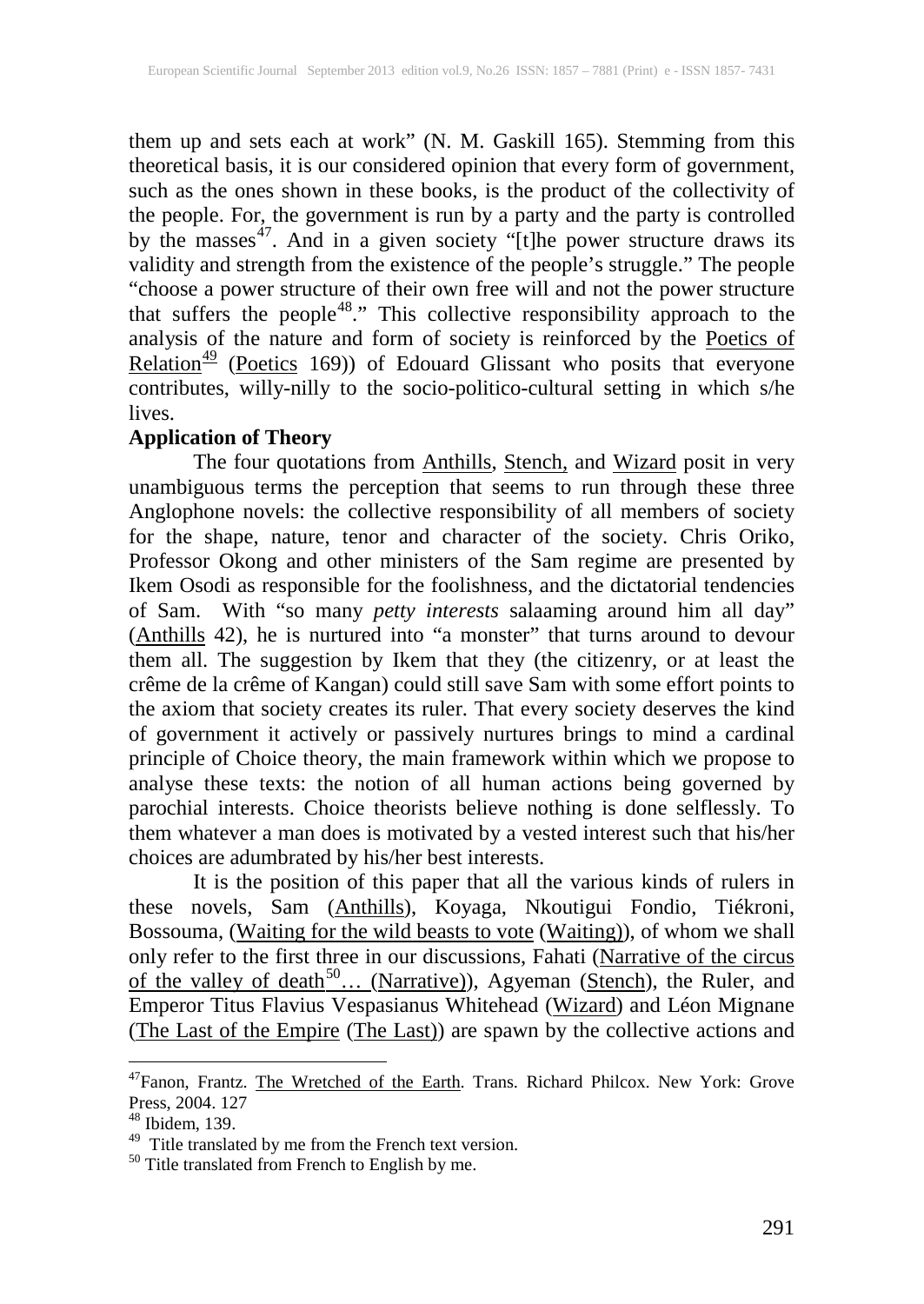inactions of the masses. This is because every action or inaction by individuals in society is undergirded by vested personal interest.

Ikem shares the opinion of Ernest Aryeequaye, a minister in the defunct Brako regime, that petty interests "vested interest…is the catalyst of politics."(Stench 173) It is vested interests that win the students of Legon to the side of the opposition. When the economic hardships of the Agyeman era begin to hit them hard, they pitch camp with the disadvantaged of society. The lack of essential commodities, penury of necessary textbooks for their education, and brain-drain which deprives them of the services of their lecturers for reasons of poor working conditions, make them switch their allegiance from the Agyeman regime to collaborate with market women, workers and the disadvantaged section of the Armed Forces, to put pressure on the Agyeman regime to cede power. The fact that the whole society comes together to oust the Agyeman regime constitutes a tacit endorsement of society's complicity in bringing into being that regime. By their collective involvement in this ouster they show that they determine the kind of regime that superintends their affairs. In other words, it is a question of *Ife onye metalu[51](#page-3-0)*, a man, and by extension a society suffers for its own deeds or misdeeds.

Robert Greene's The 48 Laws of Power (The 48 Laws) which is partly inspired by various biblical examples (Moses and Jehu), The Prince of Nicolò Machiavelli, the philosophies of Sun-tzu (author of The Art of War), as well as Carl von Clausewitz, a German-Prussian soldier and military theorist, who stresses on the psychological aspects of war (in his **On War**), as well as by other great thinkers, also endorses the concept of individual vested interest in any decision or action taken by the individual. Greene's The 48 Laws, as a synthesis of the thoughts of all the above sources and more, constitutes a one-stop point in accessing the dynamics of power and power relations in the real world, and by extension, in the fictional world of the novel. Using the arena of politics as his point of reference, Greene indicates that "constant duplicity…scheming…and subtle strategy" are the tools that courtiers and modern day politicians use to outwit their opponents who "curried favor" from the monarch or the head of state (48 Laws xvii). He thinks as choice theorists do that "dark emotions—greed, envy, lust, hatred—boiled and simmered within" (48 Laws xviii) the arena of governance. In this realm "the art of indirection, learning to seduce, charm, deceive, and subtly outmaneuver [the] opponent" (48 Laws xviii) guarantees one's ascendency in influence. To him, when people overtly display powerlessness there is a "motive of self-interest." And "making a show of

<span id="page-3-0"></span><sup>&</sup>lt;sup>51</sup> This is an Ibo proverbs translated to mean "What a man commits... Follows him[?] Comes back to take its toll<sup>[?]</sup> (Anthills of the Savannah 187).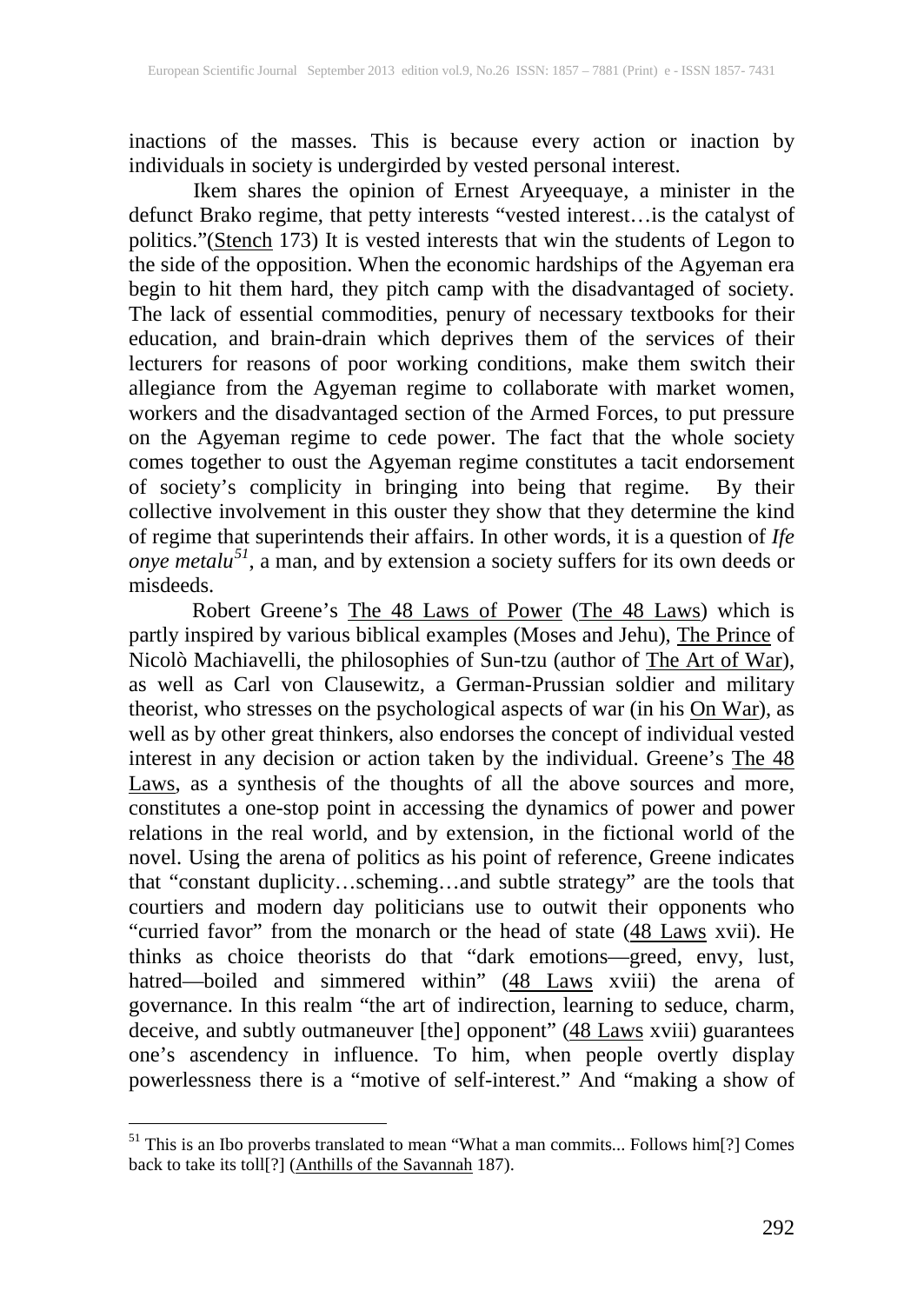weakness is an effective strategy, subtle and deceptive, in the game of power (Law 22, the Surrender Tactic).

It is this Surrender Tactic that the masses most often use in getting their way with rulers and thereby influence the affairs of state. Greene establishes the influence the seemingly weak and helpless exert on state affairs when he cites the use of naivety as a tool of negotiation. Often, the masses, by pretending to know little or nothing about what is happening, strategise to entrap their leaders. The helplessness and the naivety of the common man is "an effective means of deceit" (Law 21, Seem Dumber Than Your Mark) which even if it is genuine "is not free of the snares of power." He believes that children in acting naive "often act from the elemental need to gain control over those around them." (The 48 Laws xviii-xix). According to Greene, every emotion is a raw material in the game of power. And the ability to master anger, fear, envy, love and affection, and to respond appropriately to them, enables one avoid being a victim of the self-serving interests of those around one and to also take advantage of others.

It is in this vein that Kamĩtĩ (Wizard) tells Arigaigai Gathere (a constable in the police service of Aburĩria) that his problems are of his own creation. If there is anywhere to look for the enemy, he should be looking at the mirror. The mirror metaphor in Wizard is a succinct and straightforward statement that the whole Aburĩrian society is responsible, individually and collectively, for its predicaments. The doctrine of karma is the main theme that runs through Wizard. Major Ennuson (Stench) also tells Nyamekye, a non-commissioned officer under him, that to give into despondency and to throw one's hands in the air constitutes an active contribution to the effort of the oppressive forces he so much abhors. He tells him: "Sorry, Nyamekye, but you annoy me. Don't you see? You are resigning yourself to the situation. You are joining them instead of fighting them... Shake up man"  $(159).$ 

Our analysis revolves around the character of the dictator, of his immediate associates, and of the common man on the street: the actions and reactions of all characters in these novels generate a continuum of sociopolitical chain reactions that help model the society in which they live. Each person plays a role in the formation of the kind of power structure in the society in which s/he finds him/herself. Farah (2002 30) as quoted by Gagiano, Annie Africa Today 57 .3 8) states that *"No dictator is born out of a vacuum*. A *dictatorship comes out of society* and therefore one must stand in that society and one must see it [the society] as part of an authoritarian program" (Emphasis ours).

Commenting on this statement by Farah, Gagiano has this to add: "The General's dictatorship is the outcome of Somali society's own dictatorial inclinations, with roots in the familial structure of society—and in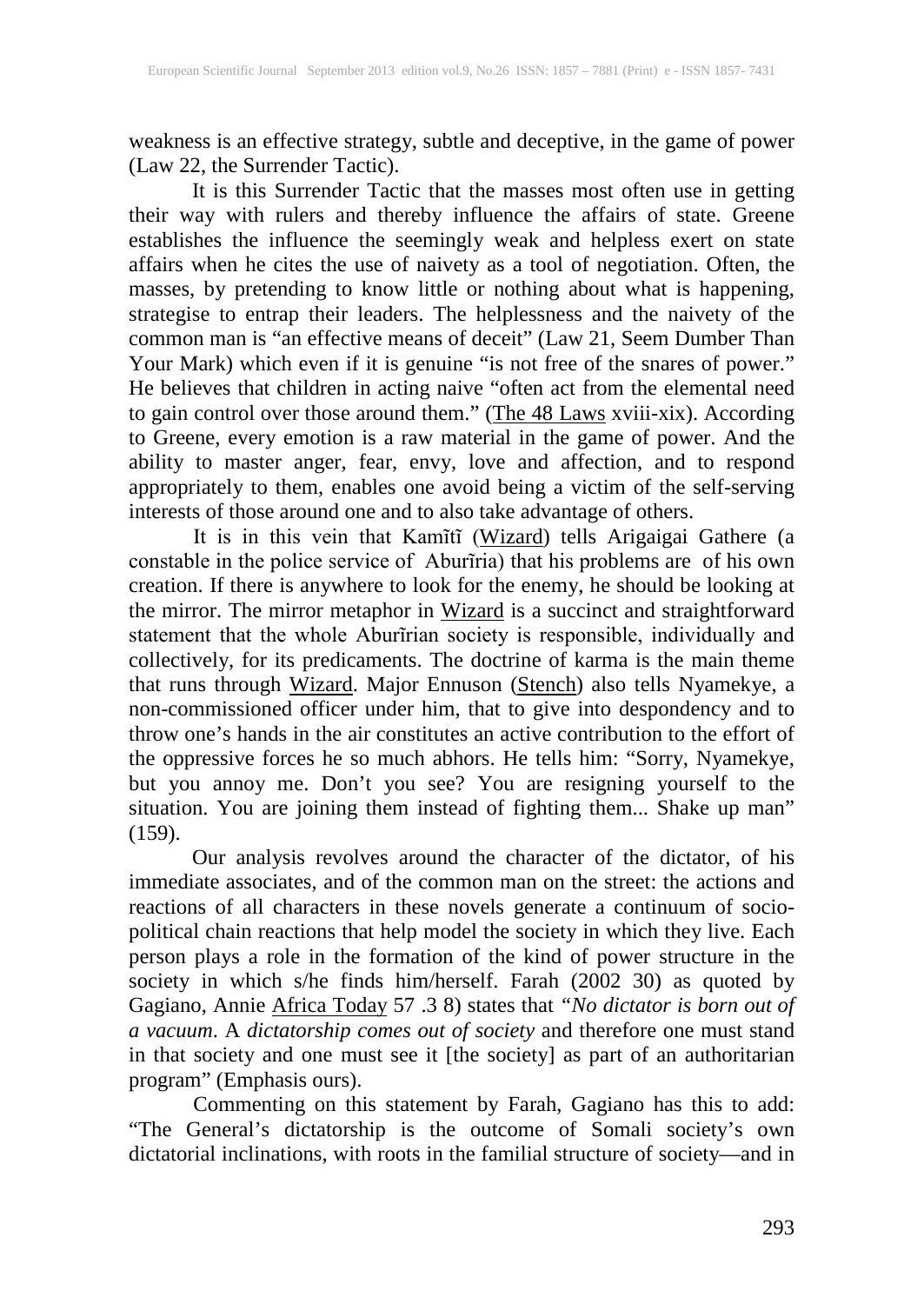its women, as well as men" (Africa Today 57.3 8). Juraga, Dubravka (1997) also thinks along the same lines as Gagiano. He believes that the dictatorial tendencies in the family structure are what the regime exploits to entrench itself. Achebe puts it directly and succinctly when he suggests that none is a victim of the use of power in his novel  $(A$ nthills 203-204). This is because the wielders of power obtain it through some form of negotiations, overt or covert, with the citizenry. Hammoudi (1997 14), in talking about the Moroccan monarchy states that "As for leadership, it has to be negotiated" and that from the early stages of the struggle until the achievement of independence "there was increasing collaboration between the Palace and the nationalists," and that it was the nationalist party that "militated in favor of the monarchy's recovery of its lost prestige" (ibid. 15). Jean-Jacques Rousseau in his The Social Contract (TSC) outlines this clearly. He thinks that when individual force is no longer enough to preserve the human race, and since men cannot create new forces, but merely combine and control those which already exist, the only way in which they can preserve themselves is by uniting their separate powers in a combination strong enough to overcome any resistance, uniting them so that their powers are directed by a single motive and act in concert.<sup>[52](#page-5-0)</sup>

Rousseau in **TSC** seeks to answer the question as to how in a win-win situation the association of persons on voluntary basis will "defend the person and goods of each member with the collective force of all, and under which each individual, while uniting himself with the others, obeys no one but himself and remains as free as before." (60) He outlines therefore in **TSC** the basis of a "social pact" (61) in which the members willingly agree to the "total alienation by each associate of himself and all his rights to the whole community" (60) in return for "the preservation of the contracting parties" (78).

One other aspect of **TSC** which, though not explicitly stated, underscores the "isomorphism" (Michel Foucault 1978 215) between the individual/his family relations and socio-political relations as argued by Dubravka (1997) and Gagiano (2002) is the fact that Rousseau considers the family as"the oldest of all societies, and the only natural one" (50) and "the first model of political societies" with the head of state being analogous to the image of the father. However, unlike it is with the African family, and that of which Foucault talks about with respect to the Greek society, the father figure in Rousseau's conception does not wield absolute control over his children as to determine or give away "their liberty irrevocably and unconditionally" (55). However, the point must be made that for Rousseau,

<span id="page-5-0"></span> <sup>52</sup> See The Social Contract. Ed 1968. Pp.59-60 and also the Web "Liberty, Equality, Fraternity: Exploring the French Revolution.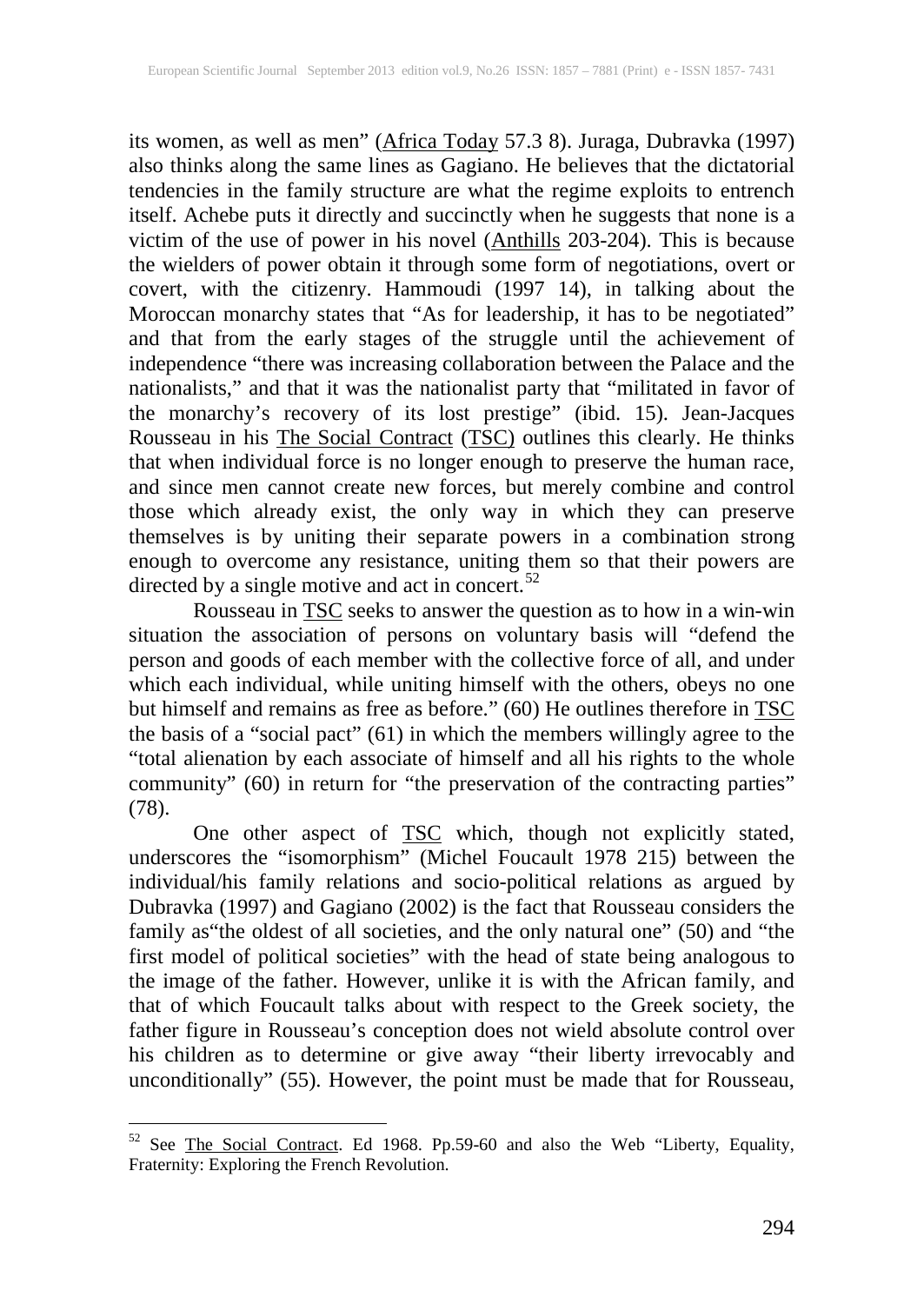Foucault, Dubravka, and Gagiano, the family constitutes a model of society and therefore what happens in the family transcends into the wider sociopolitical arena. Individuals therefore, by reason of their family culture, will either facilitate or inhibit the nurture of any form of governance. Outlining the ruler's moral basis for exercising authority over his subjects, Foucault uses Nicoclès to establish the connection between a just king and a husband who is so with his wife. He establishes the isomorphism between the good order that should reign in a monarch's house and the order that should prevail in his government: "If kings are to rule well, they must try to preserve the harmony, not only in the states over which they hold dominion, but in their own households and in their places of abode; for all these things are the works of temperance and justice" (171-72)

In outlining the moral basis of the king's legitimacy, of his authority to command the obedience of his subjects, Nicoclès insinuates a kind of social contract between him and his subjects based on the conviction of the latter that their interest will not be compromised when they submit to the sovereign. This continuum of social engagement that produces the definitive structure and nature of a society is what Glissant, the Martinican writer and literary critic, terms "the principle of Relation". Under this principle there is no room for indifference. Every act, inaction and reaction provokes a transformation in the system undergirded by the principle of "donner avec"— of "mutual giving" (Poetics) 156), of mutual change and exchange where "there is mutual influence one of another"<sup>[53](#page-6-0)</sup> (Poetics 169) and where none can be passive no matter what one does:

There is no room for passivity in Relation. Each time an individual or community tries to define his/her/its place within Relation, and even when that attempt is contested, s/he/it contributes in shifting general conception, in tracking down old tired classical rules, and thus permits new "pursuits" of the "chaotic-world" (Poetics  $150-51$ )<sup>[54](#page-6-1)</sup>.

We wish to refer to this kind of social dynamics as a pragmaticeclectic-choice theory where all elements of society in a constantly fluid relationship, create new possibilities of interaction as they together determine the nature of their common existence.

Newman S. (2004) in stating Foucault's concept of the "decapitation of sovereign power" says that

Foucault (1980b99) maintains that the analysis of power starts from its "*infinitesimal mechanisms"-*--from the multiplicity of practices, relations, techniques and discursive operations *that intersect at all levels of social reality* running through institutions [...] for Foucault,

<span id="page-6-0"></span> $53$  Phrase translated by me from the original French text.  $54$  Translation of original text into English by me.

<span id="page-6-1"></span>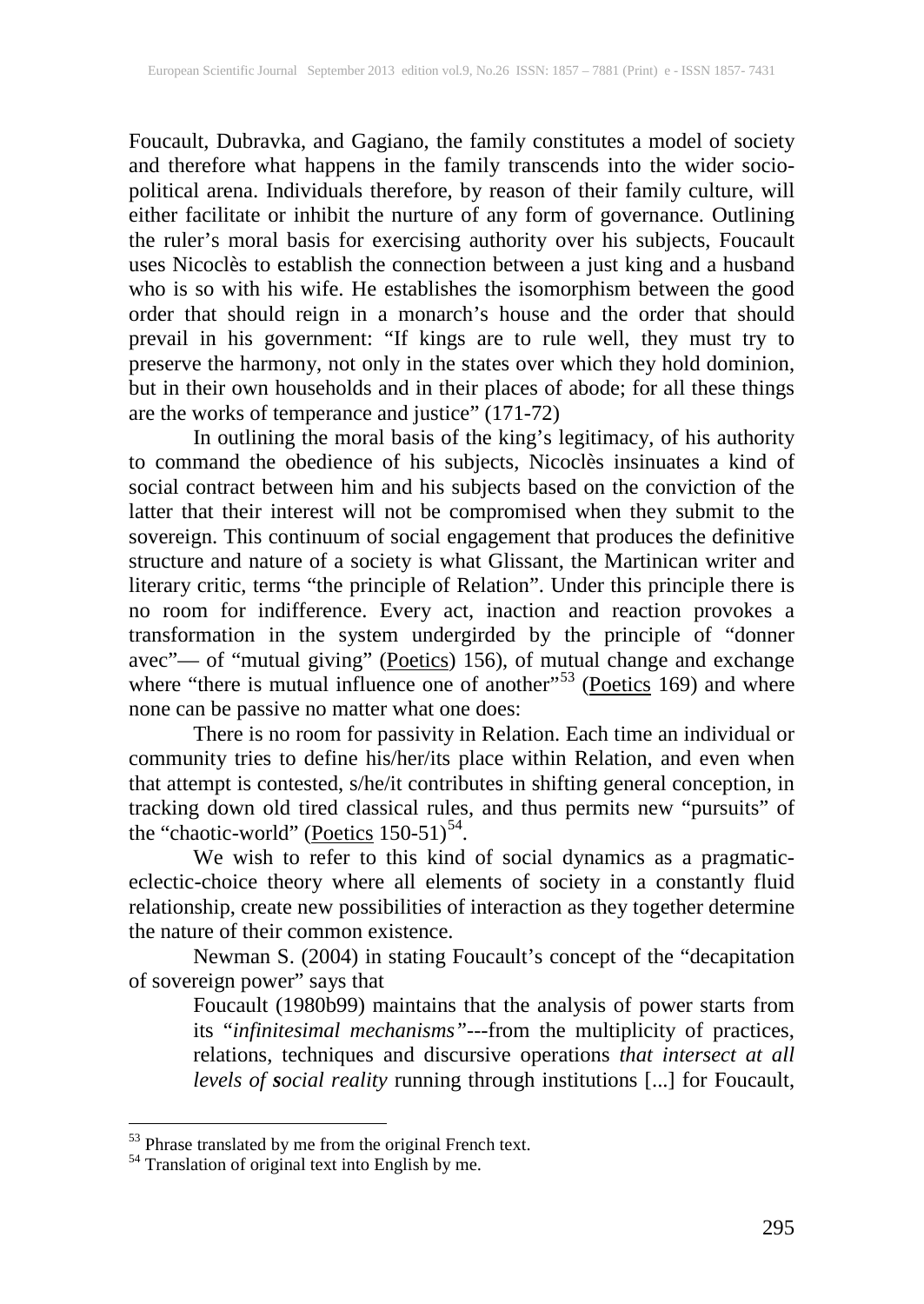*power is fundamentally productive, rather than repressive* [...] power …*produces and incites*. *Subjectivity itself is produced*, rather than denied by power. Moreover, according to Foucault, the subject central to revolutionary discourse "the man described for us, whom we are invited to free*, is already in himself the effect of a subjection much more profound than himself* (Emphasis ours, 143-144).

What comes out of this philosophical perspective of power and its dynamics by Foucault (a position Ikem in **Anthills** seems to espouse) is that power is not centralised and cannot be situated at any particular place, in any particular institution or in any particular person. It is diffused and selfgenerative. This is much like the position of Choice and pragmatic theorists who believe that man in his choices, actions and speech-acts generates (creates) other situations that invite completely different responses depending on the interests of the individual or groups involved at any given time. In its productive nature, "power produces and incites", invites other reactions: from all elements of society who cannot, according to Glissant, remain indifferent. The fact of life is that everyone is vested with power which s/he uses to negotiate his existence in any socio-political environment. Power in its diffused and dispersed functionality, is exerted on all fronts and "it intersects all levels of social reality": from individuals to institutions.

In looking at the dictator, the father of the nation, the Ruler or whatever he and his subjects choose to call him, we shall examine triggers such as greed (selfishness), fear (insecurity), ruthlessness, cunning, divisiveness, superstition and insincerity on all sides of the social spectrum as factors generative of dictatorship. It is important to remind ourselves that none of the human traits enumerated above is exercised in a vacuum. No individual can express selfishness, fear, ruthlessness, cunning etc in the absence of other individuals, or at least circumstances or things. And as already noted, these emotions, depending on how they are handled by the individual will or will not allow the individual to benefit from the "game of power" played by everyone, (including even a baby who will, with shrill cries, demand and obtain his/her due from the parents) at different levels and with differing intensity.

Fear as an emotion is common to all the dictators that we come across in the six novels.

Indeed some of them live in such morbid fear that it virtually dictates whatever they do, say or think. It appears that all the other character traits of these men are generated by their fear of one thing or the other. Fear underpins their desire to divide the people, and it inspires their insecurity, ruthlessness, and desire for protection through occult and other means. The common, poor and insignificant hamlet dweller helps create the dictator by inspiring in him the fear of losing all he is, has, and aspires to be.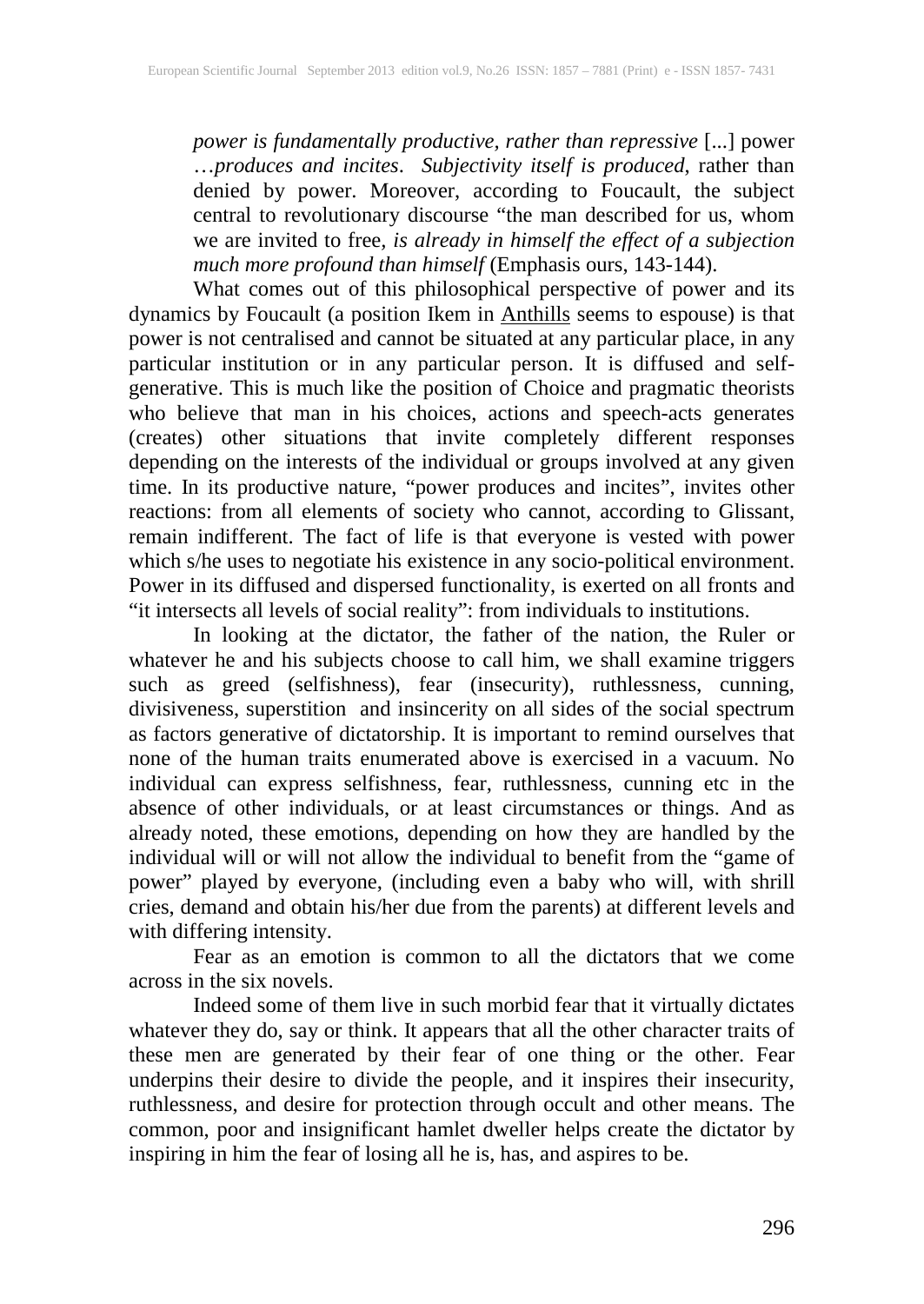The fear that the Ruler in Wizard has of his subordinates taking over his position makes him very ruthless. His visits to the chamber where he preserves the skulls of his adversaries: "students, teachers, workers, and small farmers that he had killed" (10) reveals how fear is at the root of his ruthlessness. In remonstrating with the skulls of these adversaries he says, "You fucking bastards, it is your own greed and boundless ambitions that led you here. Did you seriously think that you had a chance to overthrow me?"  $(11)$ . In his remonstration, we notice that the ruler mentions the greed of his subordinates as a factor that pushes him to be ruthless with them. In pinpointing their greed as the reason why they find themselves in their present predicament (i.e., dead), he indirectly accuses himself of dealing thus with them because he also is greedy, and cannot allow them to have more than what they already have.

The same trait of fear as a stimulus to ruthlessness is exhibited by Fahati who states this very clearly in Narrative: "Perhaps, I am a coward, much like every criminal, who kills in order not to kill himself or be killed"  $(16)$ <sup>55</sup>. The poverty of the most insignificant subject of a ruler inspires in the latter a fear of one day becoming like the former. He knows that everyone, including the poorest of his subjects, has dreams of succeeding him. All the rulers, be it Agyeman, Koyaga, Sam, Nkoutigui Fondio, Léon Mignane, the Ruler or Fahati, are keenly aware of the innate desire of their subjects to take over from them. Fear, for whatever reason, is therefore the greatest trigger of the cruel actions of the dictator.

Col**.** Agyeman's ruthlessness is as well triggered by fear. In his ruthlessness he combines the tactic of crushing completely the opponent (be it physically or spiritually) with an unpredictability that strikes fear in them. In this way he takes total control of the situation. By so doing he seems to apply Laws 15 and  $17^{56}$  $17^{56}$  $17^{56}$  of Greene. When he gets to the Operations Room where Major Ennuson, the Chief Operations Officer and his second-incommand, Wing Commander Andan are, he bursts in with his escort and has them disarmed. A consideration of self-preservation and pure parochial interests conditions his ruthlessness, given the rough political environment in which he finds himself. Weighing the consequences of failure in his attempt, Col. Agyeman is ready to mow down anyone, friend or foe, who portends any danger to the success of his coup plot. Here, Col. Agyeman (Stench), much like Titus Tajirika (Wizard), acts atypically from the theory

<span id="page-8-1"></span><span id="page-8-0"></span><sup>&</sup>lt;sup>55</sup> Translation of original text by me<br><sup>56</sup> Law 15 advocates the complete (in body and spirit) annihilation of the opponent: there is a risk of having the enemy recover to seek revenge when not completely destroyed. The law 17 advises keeping the enemy in a state of anxiety and fear: he must be kept in a state of suspended terror. He must not be enabled to know what may happen in the foreseeable future.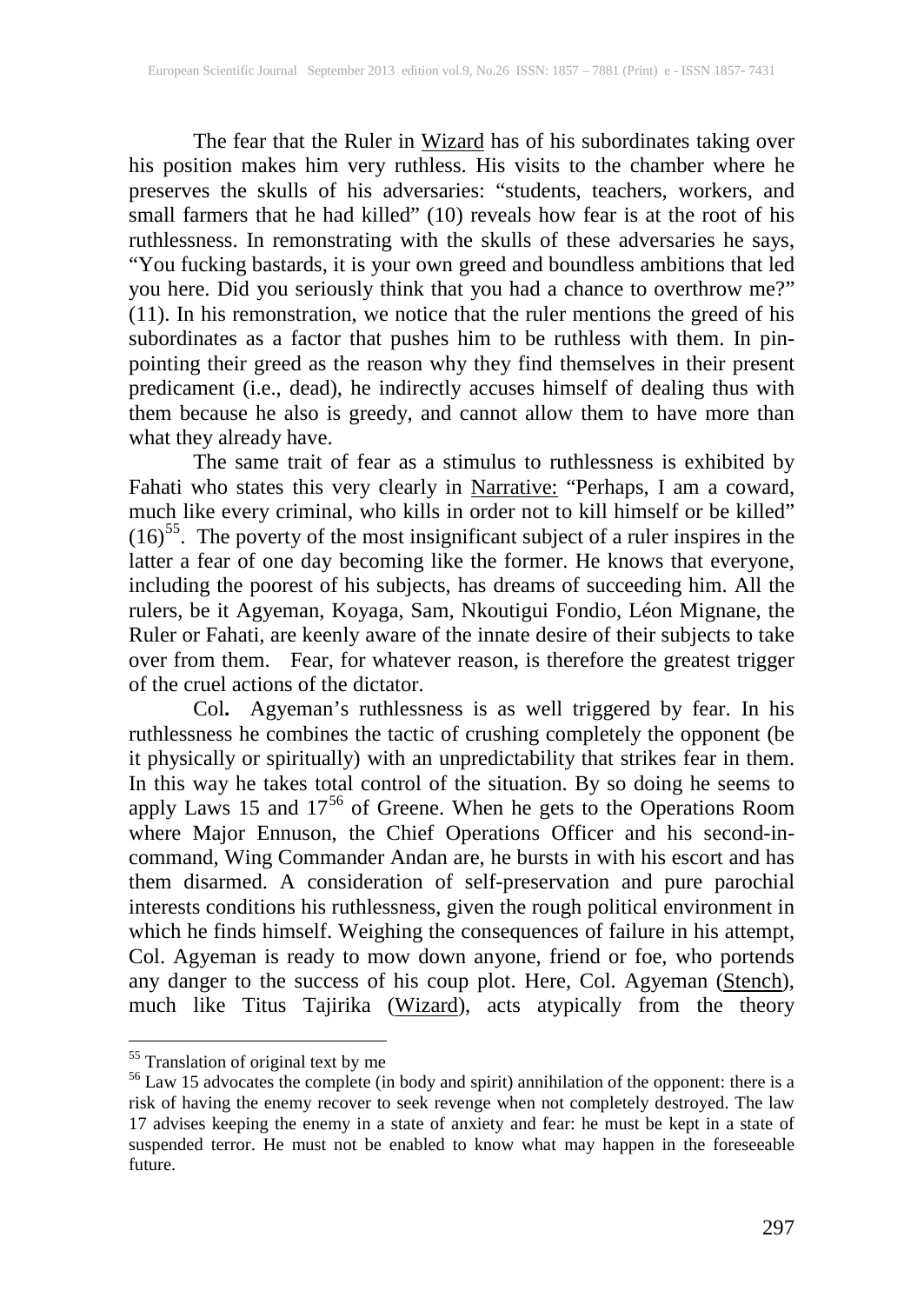propounded by Svolik  $(2009)^{57}$  $(2009)^{57}$  $(2009)^{57}$  whereby superior power and advantage of an opponent serves to dissuade a potential coup maker from going ahead with his planned action. The strong awareness of the consequence of his/her failure and the knowledge of not standing any dog's chance at success in what s/he is meditating, according to Svolik, stops the usurper of power from continuing with his/her meditated action.

We would like to observe in passing that fear, being an irrational, or rather, irrationally rational behavior, elicits several responses from its victims. The citizenry of This-Country in Narrative, for instance, are ready to give to the system of the Spotted-Rhinoceros whatever it asks them in order not to bring their loved ones in harm's way, even if they end up dying for compromising themselves and others:

Over here it is said with resignation that "to protect oneself in the marshes of misery and injustice, it no longer suffices for a convict to die while shouting out the truth that has been so often stifled, but *to die while blessing the Cult for sparing relatives* one leaves behind… (Emphasis ours,  $35^{58}$ .

Indeed, Nkoutigui Fondio and Tiékroni in Waiting, respectively (166- $69, 201-202$ <sup>[59](#page-9-2)</sup> use the same approach to unearth their imaginary adversaries. Fear forces some subjects to do things according to the dictates of the rulers. However, no matter in which way a person responds to the trigger of fear, s/he helps in moulding the society in which s/he lives. Another interesting observation that we want to make about fear is that it is mutual (reciprocal) in nature: if one individual is afraid of another, chances are that the other is also, in one way or the other, afraid of him/her.

And in the face of fear, each party chooses, depending on what s/he sees his/her chances of success to be in a particular optional action, to either act ruthlessly, or meekly submit to the dictates of the other party. These choices are critically evaluated and adopted to satisfy "vested self-interest". It therefore appears to us that as far as the outcome of the trigger of fear is concerned, there is no victim and no victor: it is a win-win situation whereby each adopts a posture that best suits his/her interests at any given moment. The emotion of fear being a double-edged sword, cutting both ways, people in authority use the stick and the carrot approach in its diverse manifestation

<span id="page-9-0"></span> <sup>57</sup> Depending on whether a coup threat is credible or not, potentially costly or not, determines the decision of any coup plotter to go ahead with his attempt or not and the reaction to the plot by the executive in place at the time. When the prospect of success is slim, the coup plotters shelve their intentions. They do similarly when even if success is assured and the cost is likely to be very high. ("Power Sharing and Leadership Dynamics in Authoritarian Regimes, 2009 481).

<span id="page-9-1"></span><sup>&</sup>lt;sup>58</sup> Original text translated from French by me.

<span id="page-9-2"></span><sup>&</sup>lt;sup>59</sup> These pages correspond to a French text I translated.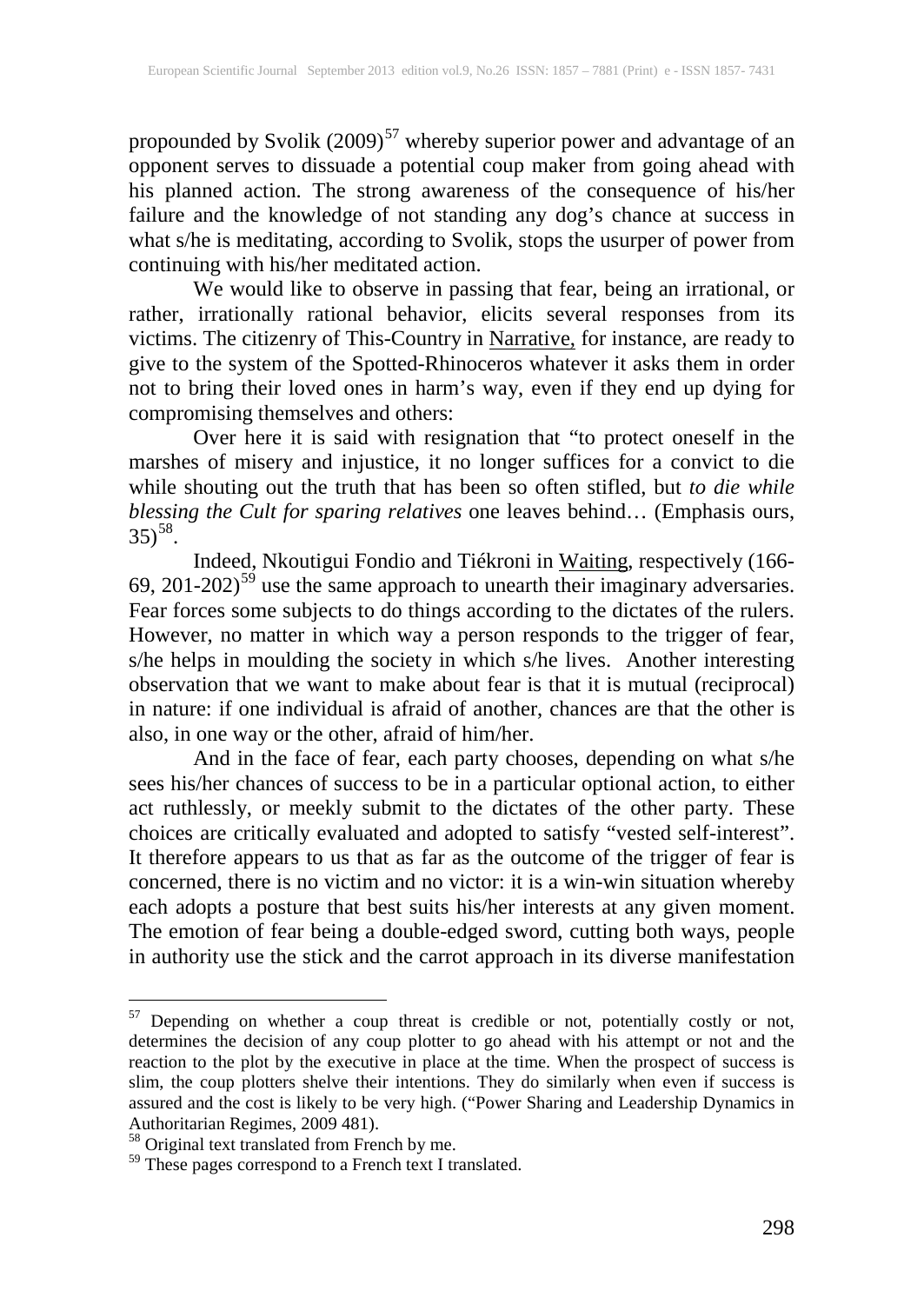to handle it. The ordinary man, so-called, seems to be more motivated by fear than the high and powerful. That however may be a subject of investigation to prove the truth or otherwise of this assumption. If he is motivated by fear, he is likely to be more treacherous and dangerous. Tajirika's example, seen to be a coward by Machokali, and having "No backbone... Wizard 258), and that of the old man who meets Cheikh Tidiane Sall (The Last), after his much applauded speech at the 80<sup>th</sup> birthday celebration of Léon Mignane, are classic cases of how the not-so-high-ups in society, inspired by fear, can be dangerous. After listening to the man who has, (just less than a minute ago, praised him for his outstanding delivery), ask to be assisted to have audience with Léon Mignane, Cheikh Tidiane Sall's thoughts are transmitted to us by the narrator: "Cheikh Tidiane sadly eyed the man's coal-black countenance. That very man would be prepared to disown him, no later than this evening, if Léon Mignane told him to" (The Last 1989, 42). This man is the type described by Machiavelli (The Prince 101-102) as capable of betraying a friend in order to get something to satisfy his discontentment.

Divisiveness or disunity is one of the favourite tools used by dictators, and serves as a trigger of dictatorship. This trigger stems naturally from the selfishness of man. And selfishness is closely linked with fear (it stirs the fear of losing something or someone dear).With each person wanting to have the best, each ethnic group desiring to obtain the juiciest part of every deal, it becomes easy for the ruler to capitalise on that to set one group against the other. In talking therefore about divisiveness, the fear trigger will often be alluded to. This art of divide and conquer, as we shall soon see, is skillfully used by all the dictators, especially the Ruler in Wizard, and Tiékroni and Koyaga, who learns his first lessons on dictatorship from Tiékroni, in Waiting.

Using either the stick and the carrot, or the divide to conquer tactics, after overcoming the occupants of the Operations Room, Agyeman first seeks to compel them to support him. Then he isolates Major Forson (the Chief Operations Officer) for praise and an offer of promotion. However, without waiting for any response whatsoever from them, he orders his escort to shoot them. In this way, he makes them know that anything can happen to them, good or evil, depending on their response to his overtures (Stench 4). Put in this precarious position, these men have to choose between either living to stage a come-back subsequently or dying for no good reason. They choose life, reasoning that this option presents them with the most beneficial package of the moment.The erratic and whimsical tendency of Col. Agyeman only reveals his desperation. This desperation is fuelled by fear of failure and the consequences thereof. He is aware that the Brako regime will not deal with him kindly if his attempt fails. He shares this trait of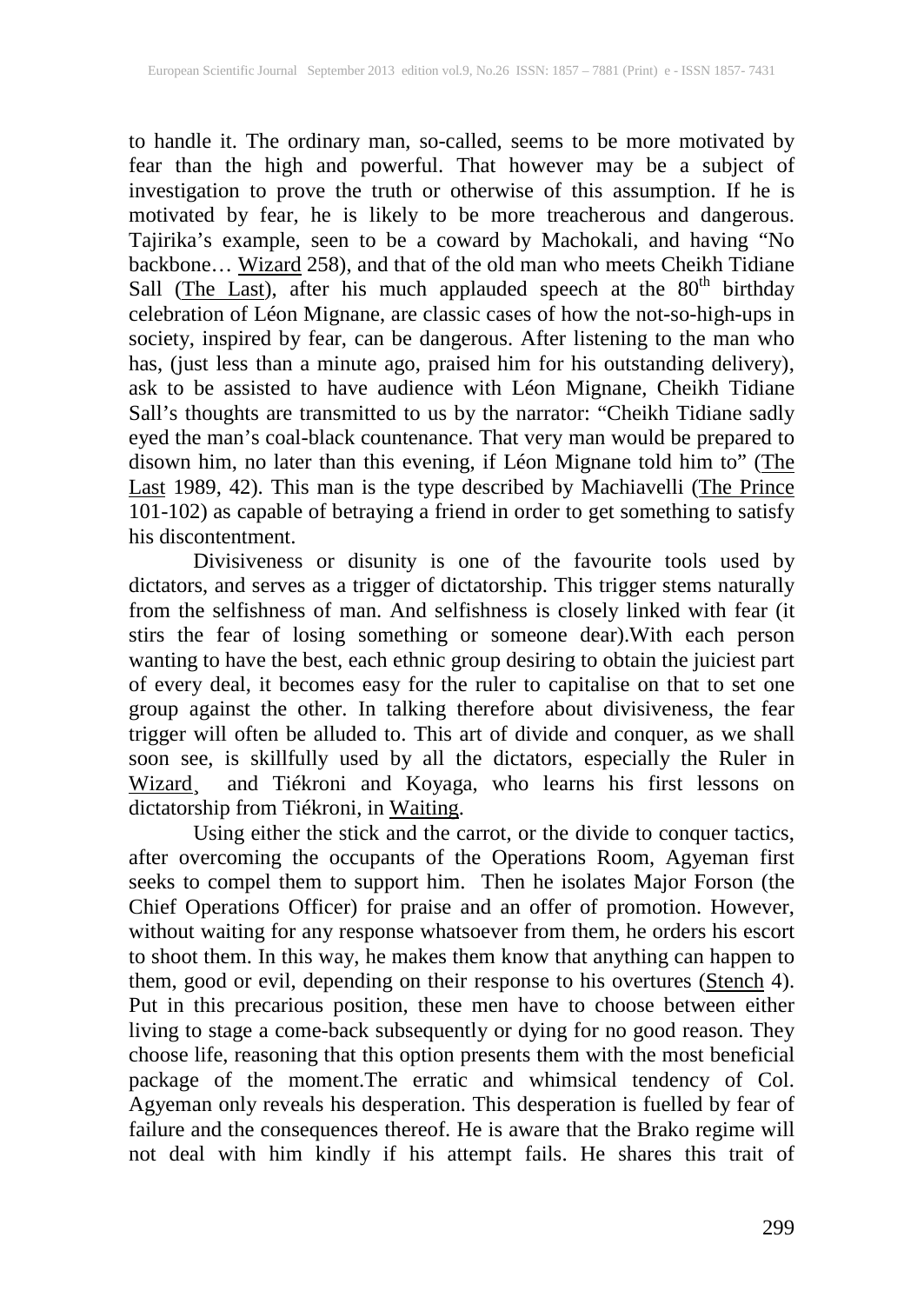desperation with almost all, if not all the other dictators: Koyaga (Waiting), Léon Mignane (The Last), Fahati (Narrative ), Sam (Anthills), and the Ruler (Wizard).

The lack of respect with which Sam treats the "members" of his "Cabinet" and most of the people of Kangan stems from his fear of them, and the desperate need he has of making them feel insignificant and dependent on him. The same phenomenon is observed with Fahati in Narrative, and Léon Mignane in The Last. As Kad (Kabirou Amadou Diop- a freelance investigative journalist in **The Last**), the counterpart of Ikem in Anthills puts it, all ministers of state in the regime of Léon Mignane are stooges of the president. Even the radically independent-minded minister of Justice, Cheikh Tidiane Sall, is, in the thinking of Kad, another stooge of Léon Mignane<sup>60</sup>. As stooges, they are treated with a great disrespect.

Having undermined the authority of his ministers by engaging a parallel cabinet that exercises real authority, Sam treats them with great contempt. He castigates and humiliates his chief of police when demonstrators from Abazonia storm the Presidential Palace to petition the government on their distressing drought situation. Sam descends heavily on his Chief of Police because of his fear of the civilian populace. It is significant to note that these civilians are none but poor and weak villagers suffering from the ravages of several years of drought. Sam is said to be "quite frankly terrified of his new job" at the onset of his reign. As the omniscient narrator puts it, it is incomprehensible why the military,

[...] armed to the teeth as they are can find unarmed civilians such a threat. [...] [He] can see no other explanation for his *irrational and excessive fear of demonstrations*... Even pathetically peaceful, obsequious demonstrations. (Emphasis ours **Anthills** 12)

The paranoia that Sam demonstrates in the quotation above stems from his mistrust of his cabinet ministers. This paranoia is fundamental to all dictators. It leads them to know neither friend nor foe: all are lumped into the same category. Tiékroni and Nkoutigui Fondio in Waiting, and indeed all the rulers outlined in the novels fall prey to this weakness of paranoia. This paranoia is generated by the suspicion of the ruler that as he is a pretender, all his subjects too are the same. As Tiékroni puts it "[a]ll men are pretenders. Their good sentiments are pure scheming. The cockroach devours our sours by blowing on it.<sup>[61](#page-11-1)</sup> (Waiting 200). He thinks thus because he believes same to be true. And to a point he is right. Prophet Jeremiah (Jeremiah 17:9 KJV) says "Most devious is the heart; It is perverse—who can fathom it?"

<span id="page-11-1"></span><span id="page-11-0"></span> $60^{\circ}$  « The ministers were all used as puppets... Even you, *Joom Gallé*."(<u>The Last</u> 235) <sup>61</sup> Translation done by me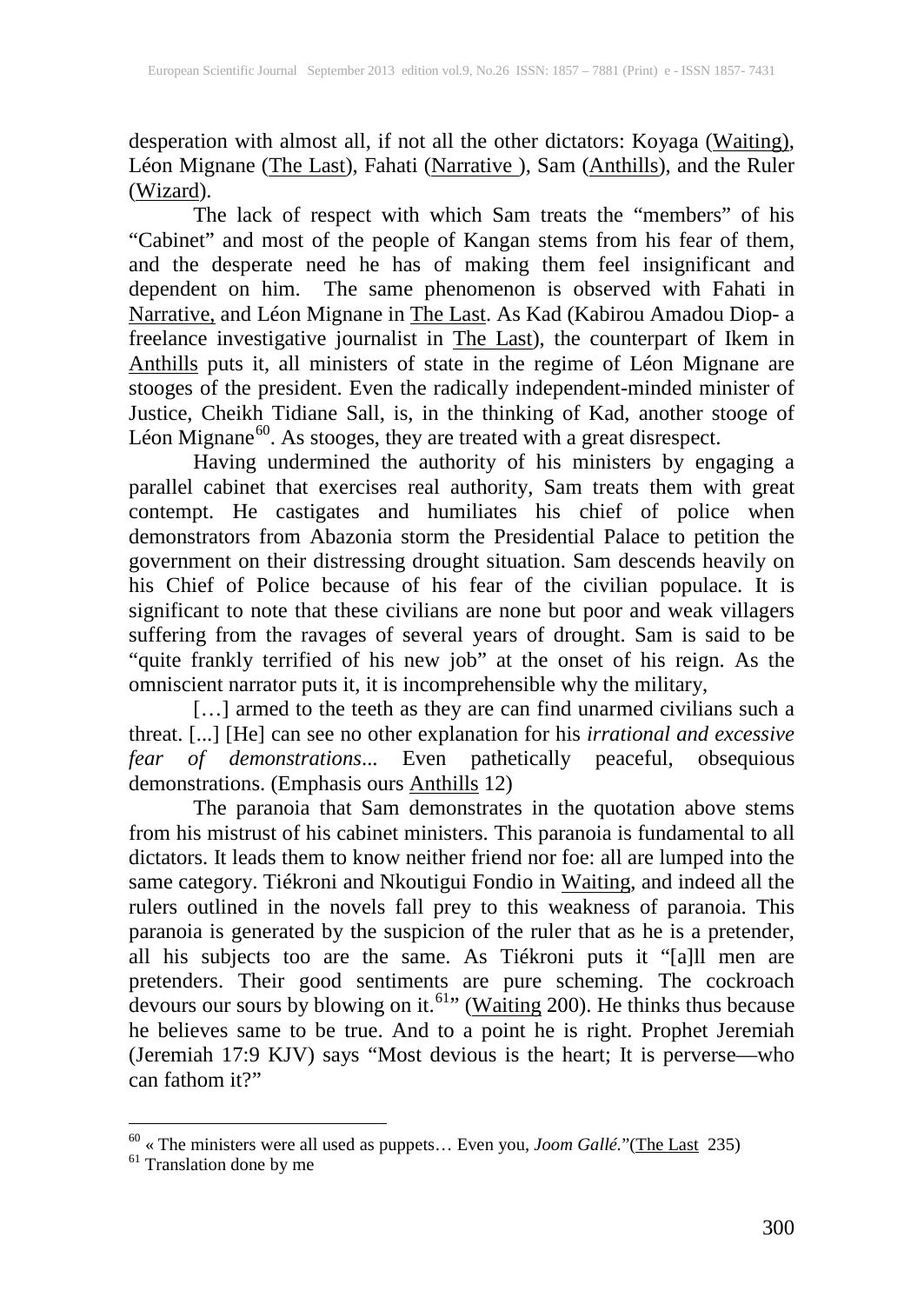Sam therefore personalises the government of Kangan. If the government falls, none of his ministers will be the derision of the world but he: "Yes, it is me General Big Mouth, they will say, and print my picture on the cover of Time magazine with a big mouth and a small head. You understand? They won't talk about you, would they" (Anthills 14-15). His fear of the fall of his government and the disgrace that will ensue pushes him to humiliate and brutally deal with everybody who seems to be a threat to the stability of his regime and a possible cause of his immanent disgrace. He even goes as far as physically eliminating those he cannot make irrelevant. This fear informs his act of retiring "all military members of his cabinet and [replacing] them with civilians" (Anthills 13). Ironically, he states, in reference to Professor Okong and his colleagues whom he considers incompetent that, "Give me good military training and discipline any day!"  $(Anthills 19)$  The fear<sup>[62](#page-12-0)</sup> of contest and challenge in any way to his authority makes His Excellency Sam abase anybody who seems to have some dignity and respect about himself/herself. This reminds us of Fahati in Narrative*,*  who says he abuses and destroys his subjects out of fear of destroying himself or being destroyed (Narrative 16).

Nkoutigui Fondio, Koyaga, Tiékroni and others in Waiting, [63](#page-12-1) all out of fear, resort to very repressive and cruel ways to deal with those they perceive as posing danger to their hegemony. They plot and implicate their opponents in cooked up crimes and have them eliminated. Tiékroni for instance cannot tolerate the existence of another person who challenges him. He considers himself as "[T]he only master...the only male hippopotamus in the reach...he could do as he pleases...he has all power...even that of changing faecal matter, thoroughly kneaded turd, into a gold nugget" (Waiting  $185$ )<sup>[64](#page-12-2)</sup> He could therefore dispose of his subject as best suits him. Baré Koulé in Alioum Fantouré's Tropical Circles (Tropical)considers it a crime for any of his subjects to show any sign of dignity, to demonstrate any quality of excellence in any endeavour: "One aught not, above all, to

<span id="page-12-0"></span> $62$  This law stipulates that to attain the height of power, one must not inspire fear by trying to outshine his superiors. He should always make them look more brilliant than they are. The example of Saul and David in the Bible is a classical example of the out-play of this law. The same principle is what underpins the behaviour of Antoine Behî, Baré Koulé and Leon Mignane Law 1 p. 1-7  $\frac{63}{100}$  Nkoutigui Fondio will sleep with the wives of his victims the very moment when they are

<span id="page-12-1"></span>being shot at the firing squad in order to take control of all the vital forces of his victims (En Attendant 167). Koyaga will cut off their male genitals and insert them into their mouths in order to emasculate their vital forces by encasing them in a circular movement  $(En)$ Attendant 100).<br><sup>64</sup> Translation by me

<span id="page-12-2"></span>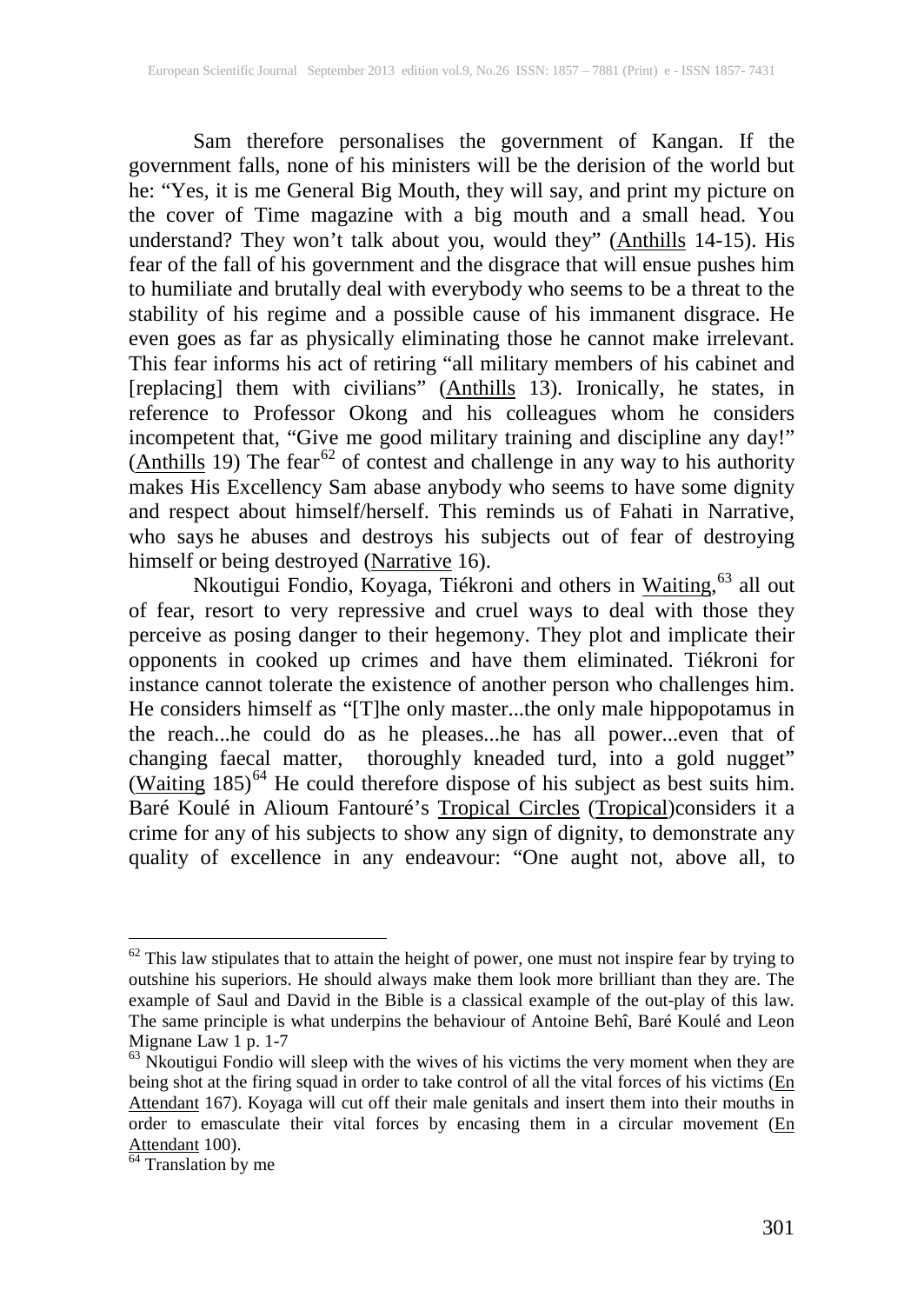distinguish oneself; it was a crime to have any dignity about one self. We were condemned to anonymity"  $(161)^{65}$  $(161)^{65}$  $(161)^{65}$ 

The importance of the role of the general citizenry in fostering dictatorship through inaction fueled by fear is adequately captured by Anand S. et al.(2012). Though this book deals with the AIDS situation in Rwanda and Angola, the concept of the cost of doing nothing, inscribed in its title and content, can be applied to the attitude of the so-called ordinary citizen who is too helpless to do anything to improve his/her lot. In the preface to this book, Smartya Sen quotes the words of Albina du Boisrouvray, whose clearheaded vision on the issue inspired the book, to bring out forcefully the cost of inaction to an AIDS ravaged environment:

You say you are doing no harm but what about the deprived kids you could have saved *through doing something positive* for them—aren't you simply neglecting the harm of ignoring that? …This really is the opportunity cost of doing nothing (preface, Emphasis ours.)

And in page 2 of the book itself the writers state that, "The cost of inaction is not the cost of doing nothing: it is *the cost of not doing some particular thing*." (Emphasis ours, Anand et al. 2012 2).The point made by Anand S. et al. is that inaction is action, and does have implications, positive or negative. The failure of the people to act, through fear or any other trigger, contributes to the state of existence in which they find themselves. As much as the cost of ignoring the consequences of the AIDS pandemic in Rwanda, Angola and elsewhere, by people who should have acted in one way or the other has devastating repercussions on the people in those parts of the world, so does turning a blind eye, an indifferent eye to occurrences in one's immediate society impact on the quality of life one enjoys.

Another trait of the dictator worth considering in this analysis is that of superstition. In Waiting it is recorded that Fricassa Santos was a person who uses occult powers and that Koyaga has to employ occult means to overcome him. Both individuals are said to have consulted with great fetishes across Africa in order to ensure their success on the throne. The Ruler in Wizard in a similar manner employs the services of magic to keep his throne. He is said to have a secret room where the mortal remains of his victims are kept for occult purposes. Nkoutigui Fondio engages in a ritual of sexual humiliation of those opponents he kills by sleeping with their women at the very moment they are being killed in order to be insulated from attacks from these victims. As Major Ennuson suggests, this dabbling in "spiritual" matters by a ruler makes his/her rule susceptible to brutalities:

The brute force which was often resorted to, sometimes unjustifiably, touched something deep inside him and outraged his sense of justice

<span id="page-13-0"></span> <sup>65</sup> Translation by me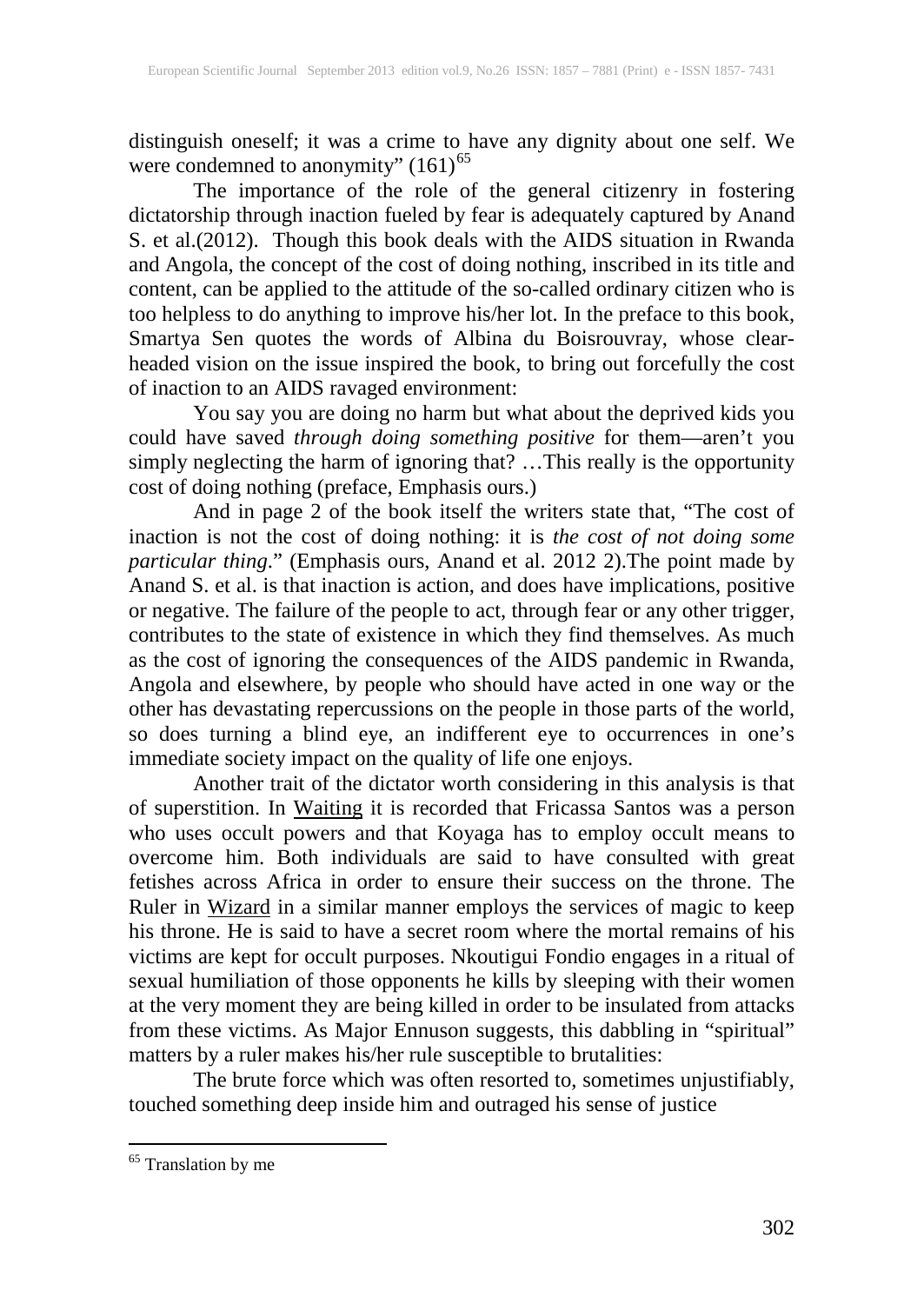Would such brute force be absent from this government, especially since the Head of State, as was widely known, was a dabbler in spiritual matters? (Stench 16)

Emmanuel C. Eze (2009 91), a Nigerian-born American postcolonial philosopher, indicates that it is only ordinary reason with "[w]hich we could with some certainty assume as protection against the excessive in claimspolitical, religious, or artistic- to the 'miraculous'." For, according to him, "when the extraordinary is introduced, it often leads tragically", to "moral, and quite often physical, self-destruction" (81).

Reverend Bentil (Stench), the spiritualist, seems have a firm hold on the psyche of the Head of State such that he could make him do anything he wants. He has his own ulterior motives for getting himself attached to the Head of State: pecuniary gains. Having earlier "worked with [the colonel] on the latter's first coup d'état", Reverend Bentil gets the Head of State do anything he comes up with. In order to neutralise the activities of some putchists that he may have conjured up, Rev. Bentil gives Col. Agyeman some Florida water as a charm with the following instructions: "'Rub some on your face every morning before you go to the office for a week. I shall see you again. Agyeman took the concoction and put it in his pocket'" (Stench 74).

With this enigmatic parting statement he keeps the Head of State in a mental frame conditioned by fear. In this state of mind, the Head of State is well disposed to do anything so long as it will help save him from trouble. Agyeman thus shares the predicament of Fahati, who is ready to do anything in order not to be hurt by his subjects who he has grown to fear. The state of anxiety in which Agyeman is in can be deduced from his inexorable inquiries to Rev. Bentil as to whether the latter could do something to prevent the predicted calamity: "Can you do something about it...? But who are these people at all? Agyeman's tone was plaintive... Are you sure you can do something about it..." (74) Ironically, while Agyeman uses fear to keep his subjects obedient to all his dictates, Rev. Bentil, one of his subjects, also exploits the fear of Agyeman of losing power to get monetary reward from the latter. Just as we hinted earlier on, everybody, including Rev. Bentil, contributes in his/her individual and peculiar ways in sustaining the canker of the oppressive so-called "one-man show" of Agyeman.

In real life all the dictators of Africa and elsewhere use the willing and interested support of members of society to keep themselves in power. As Svolik (2009 481), a professor of political science at the University of Illinois, Urbana-Champaign indicates that (*American Journal of Political Sciences* 9.2), Hafiz al-Asad, Leonid Brezhnev, Saddam Hussein, Mobutu, and Theodoro Obiang Nguema Mbasogo and countless others, all have used a network of materially and financially induced supporters to institutionalise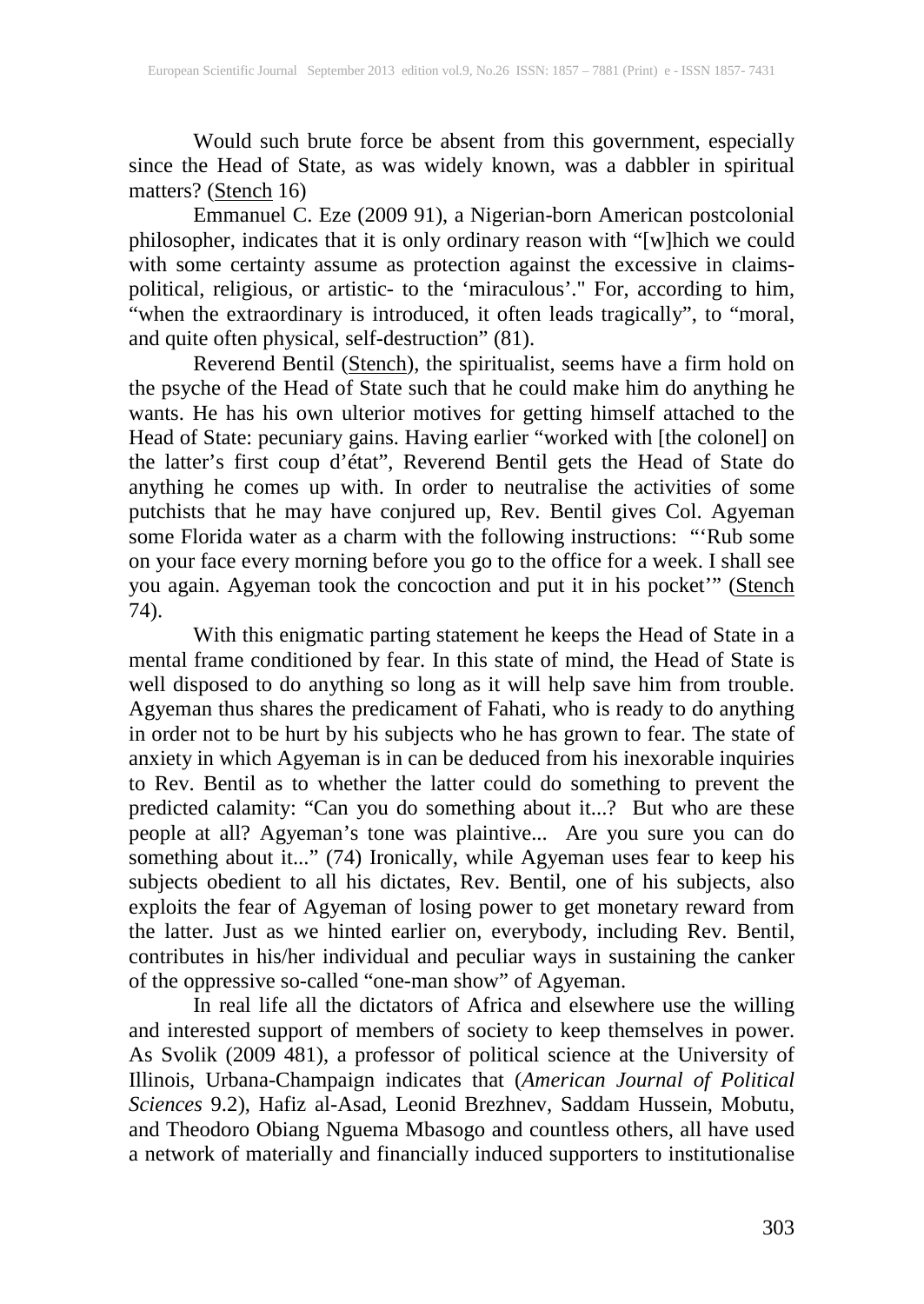their regimes. Through this system of patronage, the ruler cultivates his subjects to understand that the benefits they are enjoying from him can only be sustained if they maintain their loyalty to his cause. Fear of losing these benefits makes the general populace, conditioned by the gifts they receive from the ruler, continue to give him support in diverse ways: and often in a manner detrimental to their own general welfare. This is because "[i]t is in the nature of men to see obligation in the favors they have conferred just as in the benefits they have received" (Machiavelli 58). The case of young technocrats and careerists who, with barely any experience, are drawn into government and showered with goodies of power is rift within these regimes. Léon Mignane knowing this category of the citizenry to be

…avid pleasure seekers, eager for rank and honours … kept them plentifully supplied with all the little things that deaden a man's will to react, to refuse, to disagree with the Father in charge.

Anyone's dignity can be destroyed by sedulously fulfilling his every desire. Léon showered them with benefits: luxurious staff housing, cars, appointments to the boards of mixed-economy companies—with honoraria. Better still, he turned a blind eye to the embezzlement of public funds (The Last of the Empire 98).

The unexpected reshuffles that Léon Mignane undertakes make all these young Turks comply with his every dictate. They fear being replaced. Rev. Bentil and many others, such as the mallams and jujumen consulted by army officers like Major-General Adutwum, are all guilty of helping prop up the so-called "one-man" show of now Gen. Agyeman. Like the university of Ghana students, they support these rulers with whatever gift they are endowed with for material and financial gains: gains they are not ready to give up for anything, even if that involves mortgaging their collective interests. The system of patronage therefore, while building a popular social base of support for the ruler also fosters the fear syndrome. The fear of having ones legitimate rights denied makes the citizenry freeze into inaction, thereby helping promote the much-hated dictatorship. Those who refuse to support the ruler, by the dynamics of the clientele network are denied what is legitimately theirs as citizens by the state, or even have the little they have acquired either seized or destroyed. Hammoudi talking of this factor puts it this way:

This should not surprise us: authoritarian arbitrariness is based on a monopoly of resources; thus there can be political redistribution, and the new bourgeois can be kept in abeyance by the precarious nature of authoritarian favours (36).

The whole idea of a "one-man show" is therefore a mirage conjured by the close collaborators of the Agyeman regime to absolve themselves of any blame for the mess they have all created together. This cliché of one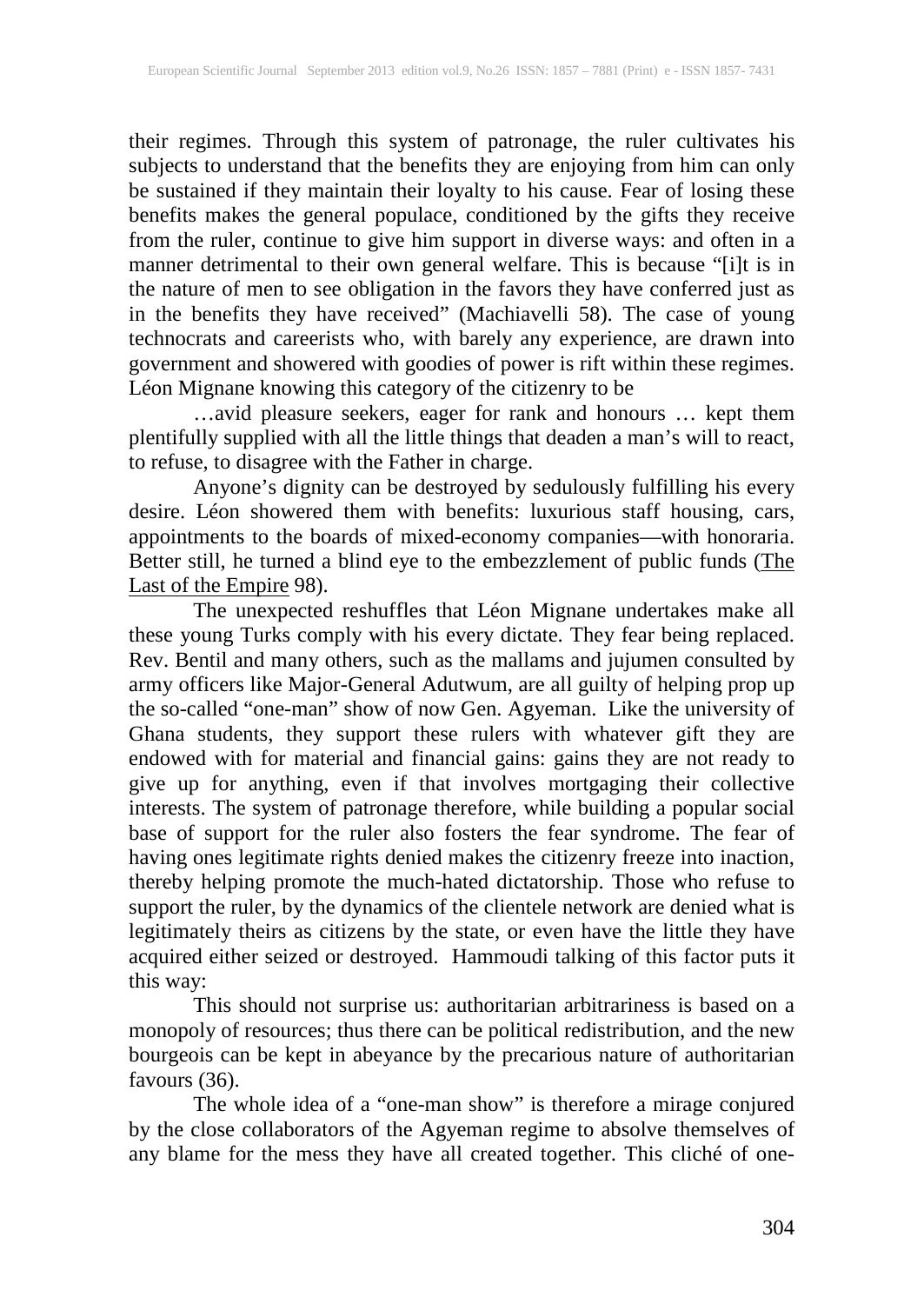man-show in the real historical context is picked up by the masses, leading to the palace coup that overthrows General Kutu Acheampong (a former head of state of Ghana, 1972-1978)—the character partly incarnated by Agyeman. Interestingly, after this coup is successfully executed, none of them is excused for his complicity in the tragic state of the nation. The rejection of this attempt to assign blame only to a few people seems therefore, even in the thinking of the people who populate the fictional world, to consign to the dustbin of memory the idea that dictatorship is foisted on an unwilling majority by a handful of people.

Frightened about the future, Agyeman is ready to do everything within his capacity to prevent any disaster. He therefore quickly accepts the invitation of his father to go home for some rituals to protect him from any evil. Once home he is washed with some "herbs and other medicines" and made ton drink some herbal "concoctions" (Stench 108). Agyeman by his actions shows he is in not about to put all his eggs in one basket. When his father asks him whether Rev. Bentil helped him to come to power he chuckles and says: "It was not only him. There were about three or four others. I took no chances." (Stench 75)

It is probably to assuage their own fears that Col. Agyeman and the other dictators, as suggested by Fahati, keep their ministers in a state of uncertainty, of fear. This is to prevent any of them nursing an idea of upstaging them, as most of them (dictators), did to their political mentors. The weapon of fear and uncertainty (Greene's Law 17) that Col. Agyeman employs to keep his subordinates in check is noticed in his frequent reshuffles of cabinet and ministerial appointees. In this he is in good company. Fahati, The Ruler, Léon Mignane and Sam all keep their subordinates in a state of suspense, uncertainty and fear as to what can happen to them next through their erratic and capricious decisions and actions.

The critical role that sorcerers play in the running of the state, (and by extension, the role the commonest of the most common of the populace in the configuration of the nature of governance in the country plays), is emphatically stated when the narrator in Wizard states the desperate need the Ruler has for the occult powers of the Wizard of the Crow:

The Ruler, like many other opponents of the Wizard of the Crow, had always wanted to *secure for himself all the sorcerer's knowledge and powers, without the sorcerer's* irritating, embarrassing, and even *threatening presence*… He would have the Wizard of the Crow kidnapped immediately after the confession and brought to the State House in secrecy. Whether he *disappeared him* after securing a cure and the secret of growing dollars or after appropriating all his powers; or retained him under lock and key in the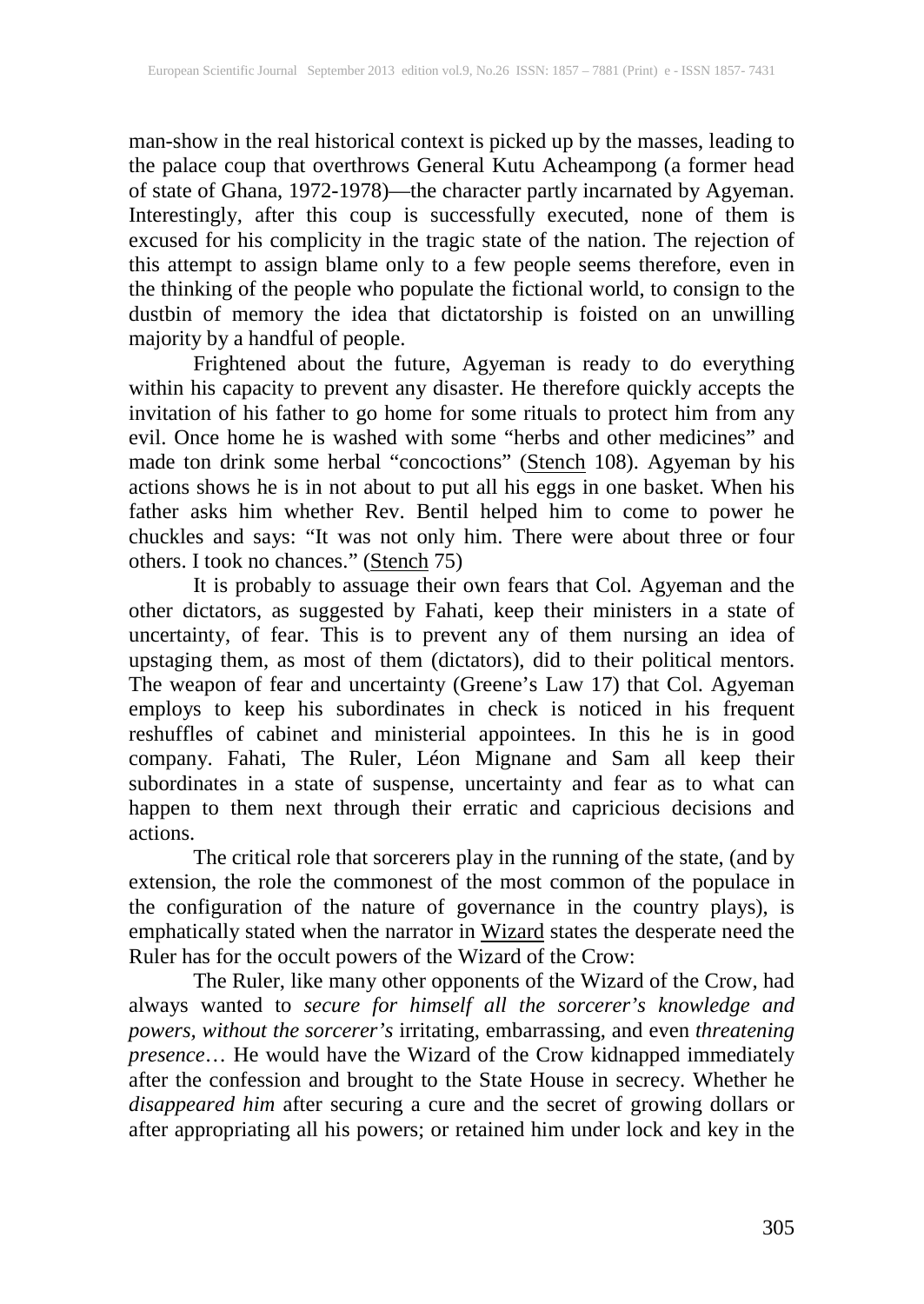State House, using him as the need arose, only the Ruler will be in the know (Emphasis ours **Wizard** 672).

Apart from underlining the great need the Ruler has for the sorcerer's power and knowledge, the passage above also highlights the role of the fear factor in the creation of dictatorial regimes. It is the fear (the threatening presence) of the sorcerer that induces the Ruler to want to "disappear[ed] him". As it is in this case, the source of this fear is obviously unaware of his role in creating the dictatorship that holds sway in the nation. The poverty of the people serves as a reminder to the ruler of the lowly state from which s/he has risen from and the kind of strong desires s/he has had at that time of supplanting those that are better placed socio-economically and politically. This particular point is explained in **Anthills**, when the taxi drivers and the spectators of the execution of the four criminals insist their oppressors oppress them without any attenuation, since they also nurse the hopes of occupying one day the positions those oppressing them now occupy.

It must be noted here that Kamĩtĩ, the Wizard of the Crow, is an ordinary unemployed graduate living in squalor and abject poverty. That an individual like that can inspire fear in the Ruler underscores the significance of the poor and marginalized in the scheme of things in any nation. The supposed gift of divination and healing of Kamĩtĩ inspires fear in the ruler because he (the ruler) is confronted with another person with a quality that he does not have and which makes that individual a potential threat to his throne. In Waiting, Koyaga and Fricasso Santos are said to have fortified themselves with great magical powers. So were Nkoutigui Fondio and Tiékroni in the same novel. Likewise, Léon Mignane in The Last also incants upon his throne and smears it with all kinds of concoctions and portions in order to secure himself on it. Daouda, noticing the throne of the president for the first time is tempted to sit on it. However, fear of the magical incantations Léon Mignane makes, and the portions he smears on it frightens him away:

Daouda was discovering the throne for the first time. He was fascinated, as if attracted by a supernatural power. […] When his middle finger touched the cushion's seam, his blood flowed more quickly, piercingly chill. It seized his whole body. […] This sudden fright reminded him that the Venerable One pratised fetishist rites. Before every trip, he would summon masters of the art of consultation. He himself, Daouda, had several times carried messages to these sages. He had more than once seen Léon Mignane anointing himself with *safara*. And he would not soon forget the story of the infant stolen from the maternity ward to be offered up as a sacrifice

One day the Venerable One, in an expansive mood, had whispered to him: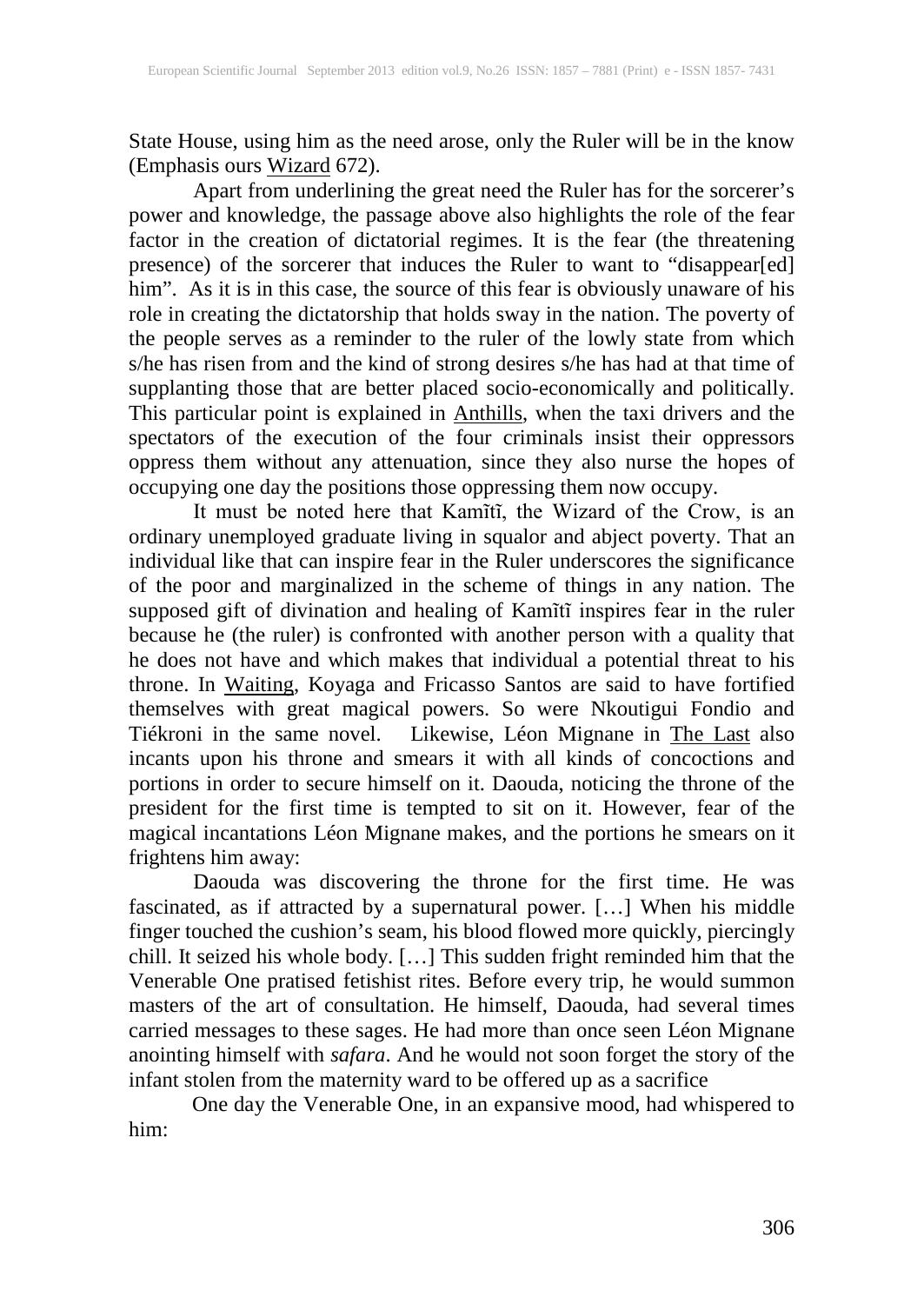"Africa is irrational! Or else its rationality is such as to startle the modern world...One has to make sure of such practices...to protect oneself modern world…One has to make sure of such practices…to protect oneself against enemies within" (The Last 17).

The magician or medicine man in Africa is usually from the very deprived and poor sections of society. The fear that these rulers have of them stems from the fact that the latter are supposed to have the ability to harm them. Any sense of inadequacy that the ruler feels in comparison with any subject of his/hers, triggers fear which also triggers the irrational repressive tendencies they exhibit towards that subject.

In the case of **Anthills**, Sam treats with great contempt and ruthlessness the people of Abazon especially, and the masses of Kangan, whom he cannot allow to demonstrate for fear of his government being toppled. In the quotation from Wizard we notice that selfishness also plays a significant role in creating a dictatorship. We observe that many people, including the Ruler, seek to appropriate for their sole use, the power and knowledge of the Wizard of the Crow and after that eliminate (disappear) him.

Much like Sam in **Anthills**, the Ruler sees every interaction between himself and any other as a duel of wills that he must always win. This desire to be the best in everything underlines the megalomania of these rulers. Every encounter therefore represents for him/her a performance space in which s/he tries to demonstrate that "Might is Right" (Wizard 19). In an attempt to kill two birds with one stone, the Ruler sends the Wizard of the Crow outside of the grounds of the Parliament buildings and law courts. He attempts to thwart the efforts of the People's Assembly slated for the same venue and to win a war of wills against the wizard of the crow at the end of which he will incarnate the powers of the wizard (Wizard 705). This is reminiscent of Nkoutigui Fondio and Koyaga in Waiting of Ahamadou Kourouma. Koyaga, in order to emasculate his rival, Fricasso Santos, after subduing him, performs a ritual of "the excision of the penis and the insertion of the penis and the bloody scrotum, between the teeth, into the mouth" (132) in order to emasculate Fricasso much in the same way as the demonstrators who demand the blood of Koyaga are treated "to destroy the avenging forces that the soul dispatches against its killers" (124). The belief in the world of the supernatural and its influence on the world of the living, whose influence is moderated by the sorcerers and witch-doctors, makes these sorcerers and witchdoctors a dreaded and hated species by the rulers. These rulers cannot countenance the sharing of power of any kind with any other person whatsoever. Nkoutigui Fondio, while his victims are being executed sleeps with their spouses for the same reason as noted earlier. Tiécoura, the responder to Bingo, the official praise singer (griot) of Koyaga,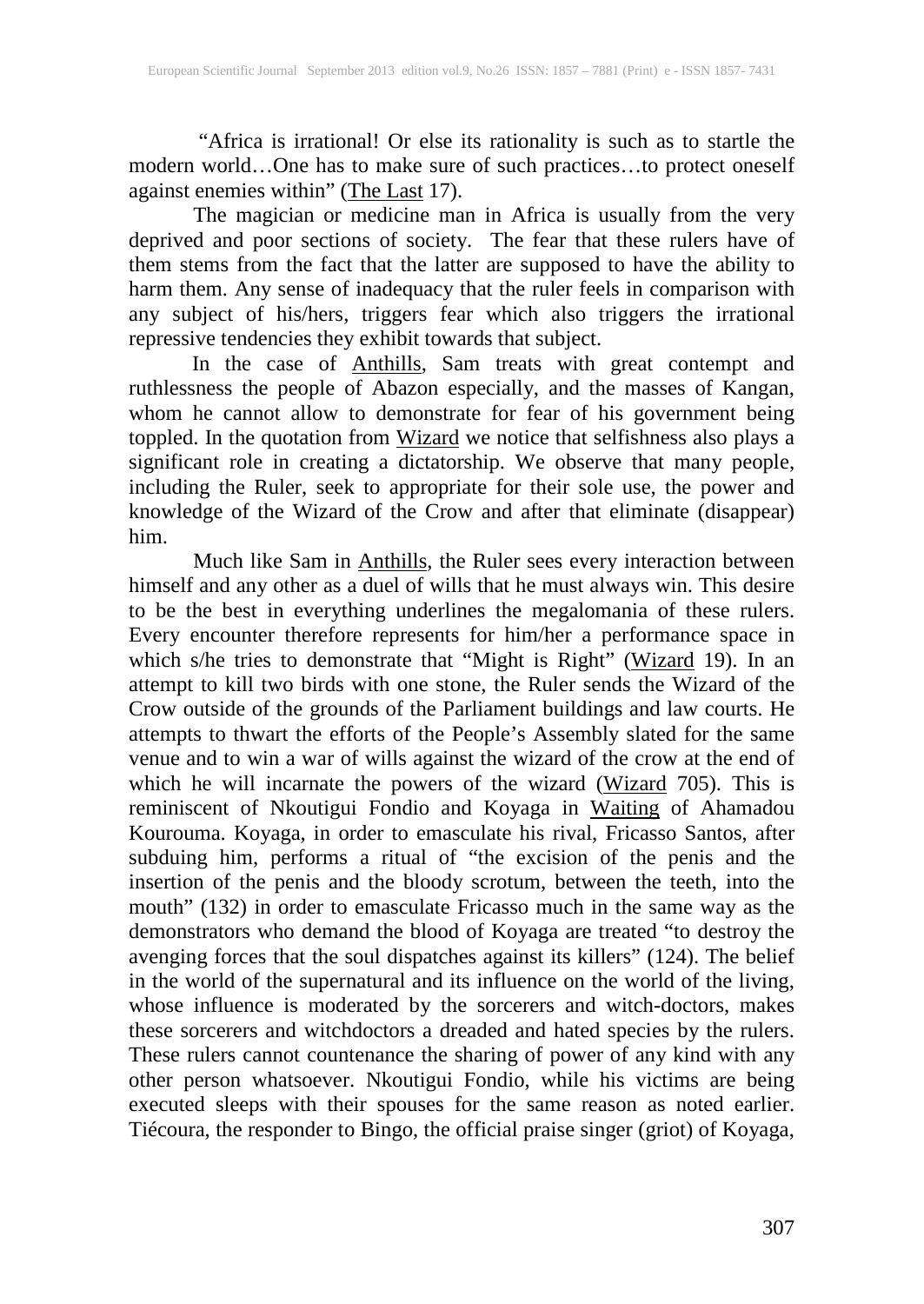has this explanation on this habit of Nkoutigui Fondio sleeping with the wives of his adversaries:

Consequently, it is untrue that he dreamed up con-spiracies in order to murder the husbands of the women with whom he wished to sleep. No! The truth is that, for magical reasons, he craved these women in the night their scheming husbands were executed so that he might profit fully from their deaths. (Waiting 190)

The role of magicians and witchdoctors in the affairs of the state is closely linked to the question of fear: the fear of losing power and of being a victim of one's victims. The principle of self-defense and the instinct for survival makes a victim nurse the desire to overcome his oppressor and if possible reduce the latter to the state of helplessness s/he has found himself/herself in. Machiavelli gives a classic example of a situation in which Antoninus Caracalla, son of Severus, whose "ferocity and cruelty was so immoderate" that he "became an object of hatred…and began to be regarded with terror by those who surrounded his person and was finally slain by a centurion in the midst of his troops" (The Prince 108-9). The error of Antoninus according to Machiavelli was that "he had condemned the brother of the centurion to an ignominious death and threatened the officer himself every day, and yet kept him in his body guard" (The Prince 109). Hammoudi analyses this syndrome and states among other things that the ruler is a target for elimination. For the master is also one that others try to eliminate—in order to take his place—and who, as a consequence, must often chastise his disciples and keep them under surveillance (Masters and Disciples 43).

Daniel Maximin (Solitary Sun<sup>[66](#page-19-0)</sup> (Solitary 1981) captures this kind of situation very clearly when in retaliation for the decimation of rebellious Negro slaves by their masters, a lady native doctor, whose two sons are killed by the forces of a general of Napoleon, general Richepanse, and who is charged with the treatment of the latter, poisons him to death instead.

Generals died of climatic conditions, both in Haiti and Guadeloup. Richepanse […] fell sick in the month of August. […] he died suddenly despite all the tender care of a renown old Negro Woman, […] [who] administered to the august patient barbadine jam and herbal tea from the sap of their poisonous roots.  $(Solitary 63)^{67}$  $(Solitary 63)^{67}$  $(Solitary 63)^{67}$ .

When the white masters get to know the complicity of their Negro slaves in their predicaments, they become more vicious, and that in turn makes the slaves take to other means to eliminate their bosses. The variation of methods that the slaves use in this novel to survive the tyrannical

<span id="page-19-1"></span><span id="page-19-0"></span><sup>&</sup>lt;sup>66</sup> Title translated by me.<br><sup>67</sup> Translation of text from French by me.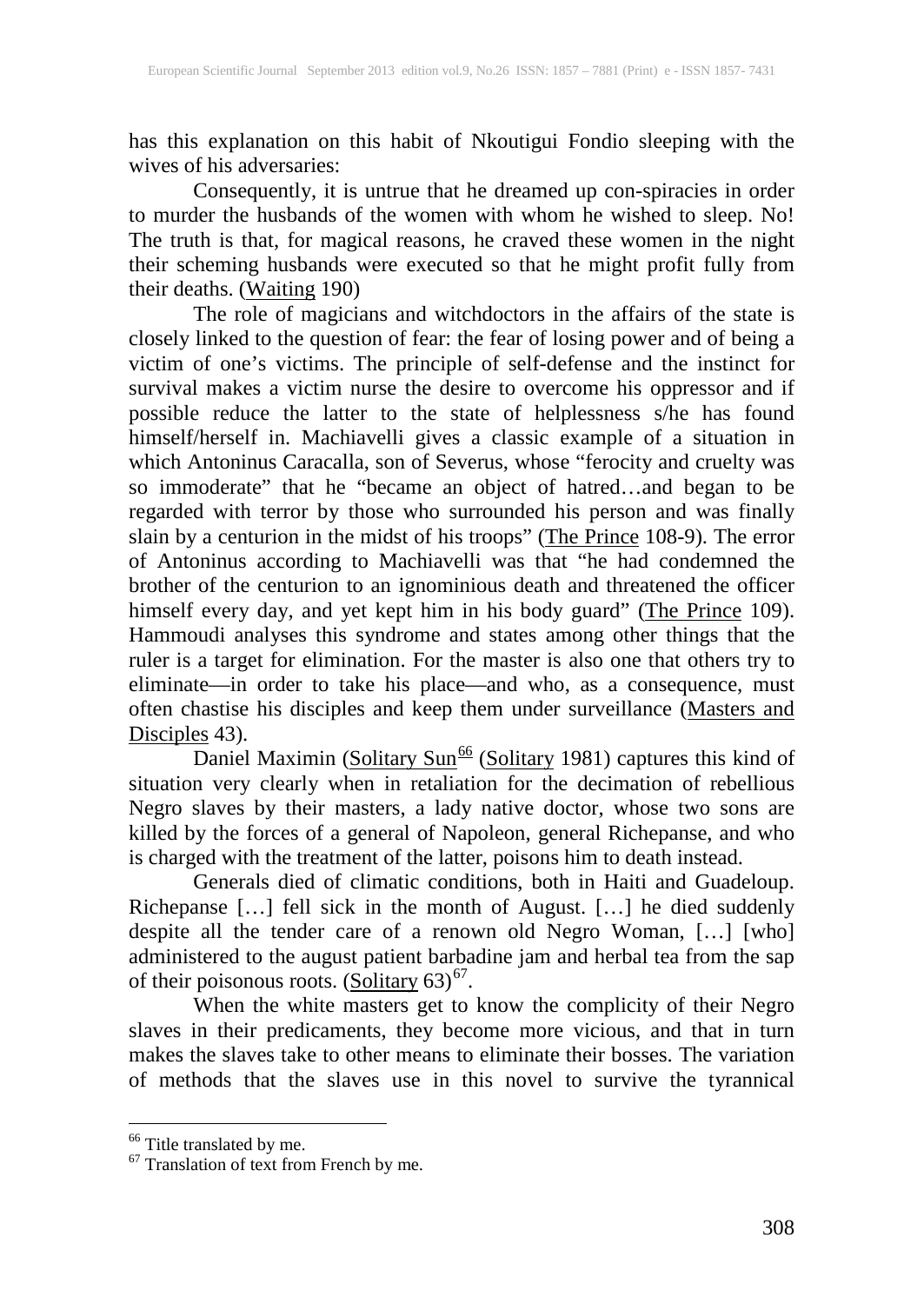tendencies of the white masters is reminiscent of "the chameleon's skill in adapting to varying orders of life" in "a poetics of flexible perspectives" (4) that permits it to survive in a paradoxical world in "constant quest for equilibrium [and] of change and stability." (Anyidoho) The following excerpt from Wizard also serves to illustrate the point. The ruler, desperate to get answers from the Wizard of the Crow, because he is afraid of what the future holds for him, threatens him in this way:

When confronted for an answer the following day, the Wizard of the Crow said that his powers did not lie.

It was not a question of what he wanted or not, the Ruler now said in a *menacing* voice. He would have to do whatever was expected of him.

Kaniũrũ intervened: "That is what the English call an *ultimatum.*"

"Yes, an ultimatum," the Ruler echoed.

Dictators thrive on fear, reflected the Wizard of the Crow. They loved to see their subjects quake and make desperate pleas for mercy and forgiveness. If the dictator intended to kill him, he would do it anyway, no matter what the Wizard of the Crow said (Emphasis of ultimatum is ours (Wizard 668).

As if to make it unquestionably clear that fear fuels cruelty and dictatorial tendencies, the narrator makes us see how Tajirika, who harbors a morbid fear for the Wizard of the Crow, yearns to see him "disappeared" from the scene. After the blast outside the People's Assembly, propelled by fear, the Ruler seeks to impose "a super eye over the military" (Wizard 706). The ruler takes this line of action because he is seized by morbid fear. Dr. Furyk in describing how the Ruler reacts to fear says: "But his eyes, those eyes, I have never encountered a look like that in an adult. They looked scared and helpless, like the eyes of a child stricken with fear at the scared and helpless, like the eyes of a child stricken with fear at the unexpected and the unknown" (Wizard 471).

Fear also inspires the desire of Tajirika to see to "the disappearance of Nyawîra and the Wizard of the Crow" (Wizard 706). Tajirika sees in this course of action a means of getting rid of the Wizard of the Crow who has to that point shadowed his life. In addition, the "disappearing" of the Wizard of the crow will also assure him of permanent possession of the charm that the latter once gave him (Wizard 707). Tajirika's desire to eliminate Kamĩtĩ (the Wizard of the Crow), is the product of both fear and selfishness. Self-interest fuels the cruel thoughts of Tajirika as it does the meditation of all the major characters of the novel.

Playing his role as a commentator, the narrator considers fear as the source of misery. Machokali's fear of what his political enemies are about to do to him leads to his committing a blunder of giving over a note to the Ruler in which the Wizard of the Crow writes "the country is pregnant." This act of handing over the incriminating note to the Ruler is imprudent because the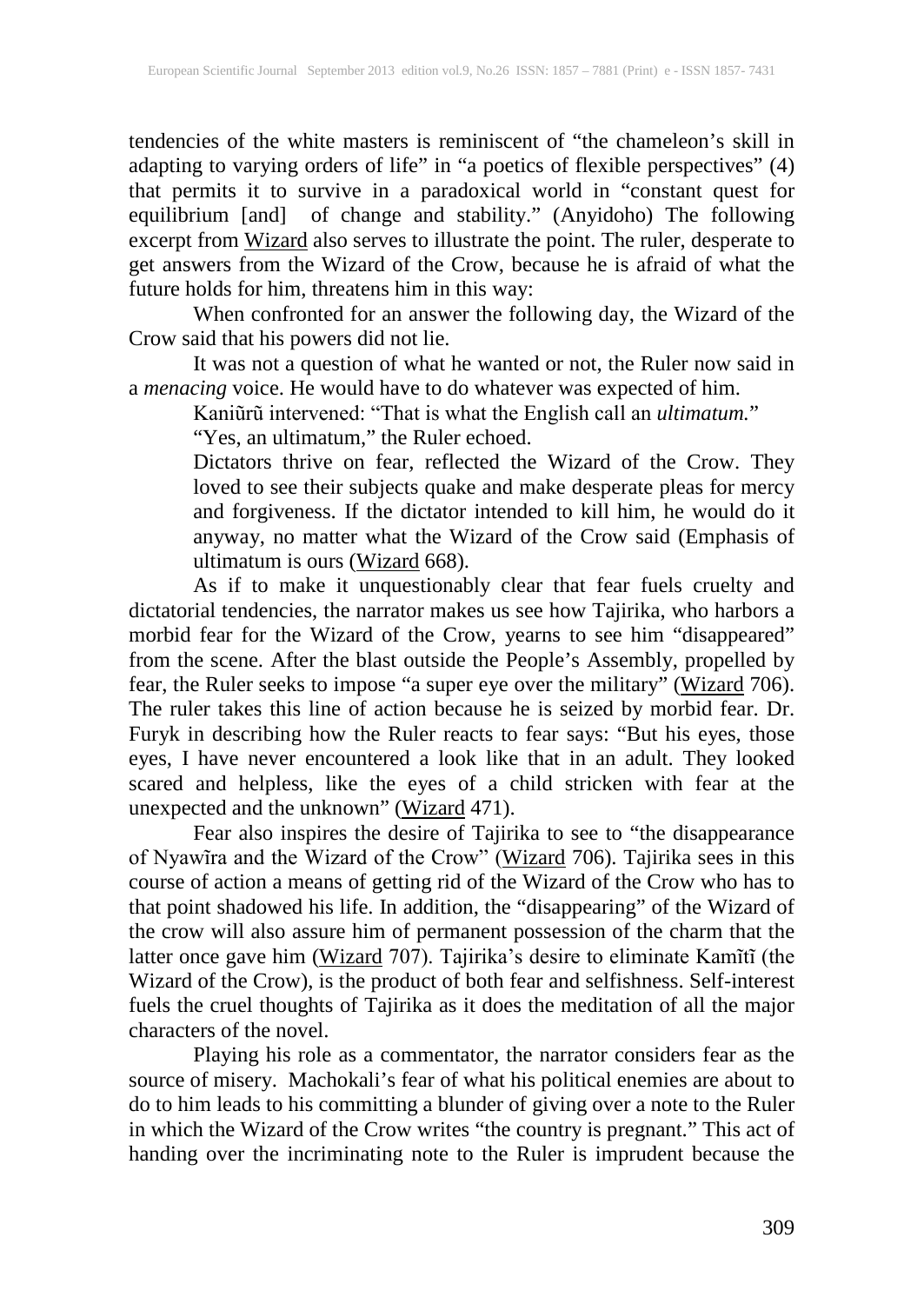country and the Ruler are synonymous. In his commentary the narrator states: "But *too much fear fuels misery*, and the thought that his political enemies might be plotting against him made him ignore his better instincts as he handed the note to the Ruler" (Emphasis ours Wizard 511).

What the above quotation implies is that many people fall into various hurtful ways due to fear. The show of fear by the masses paralyses them and makes them hesitate, fumble and cower before the cause of their fear, thus leading to a life of misery, oppression and even death, as the fate of Machokali shows. The confusion that fear can inflict upon a man is shown in the reaction of Sikiokuu when he is consulting with the Wizard of the Crow to uncover the lair of Nyawīra. The narrator, taking on his function of commentary, says this of him:

He talked as if words came out first and thought followed, although just now it was more like thought had become tired of following words and got stuck in only one desire; the way to Nyawĩra's lair. Strange that the tone of one man's voice could carry such a mixture of *prayer, bribe, threat, fear, and ambition* (Emphasis ours Wizard 408)

The above text portrays how fear can trigger an admixture of emotions and reactions. In this passage Sikiokuu is shown to be ready to adopt any measure so long as that measure yields his desired objective: the capture of Nyawĩra. The prime emotion at the root of the rest of the other emotions evoked here is fear: fear of losing political advantage, money, and unlimited control over the lives of others. The fact that fear serves as a trigger for dictatorship is concretely shown when Sikiokuu, in talking about what power is able to make available to one, declares,

There is no minister who does not dream of one day becoming the Ruler…Imagine your ministers and ambitious members of Parliament feeling honored that you have taken an interest in their wives, ecstatic when they know you have made love to them? Power, I dream of that power every hour of the day, whether awake or asleep (Wizard 414).

It should be observed in passing that the quotation above confirms Hammoudi's point that the ruler or master is a target for elimination. Because of fear, respected members of the Aburĩrian society are ready to have their inalienable civil, political, social and even conjugal rights violated. This fear, as we see above, is partly fuelled by ambition. In other words, these members of the society give away these rights in exchange for something else they consider better. The Ruler, aware of these ambitions of his ministers, "disappeared" some of them for dreaming to upstage him. Indeed, the prediction that a "bearded spirit" will overthrow him pushes him to decree that no one should wear a beard in his entire realm. Fear of being overthrown motivates the Ruler to display this dictatorial behaviour. And fear of losing political position and privilege, or of death, for standing up to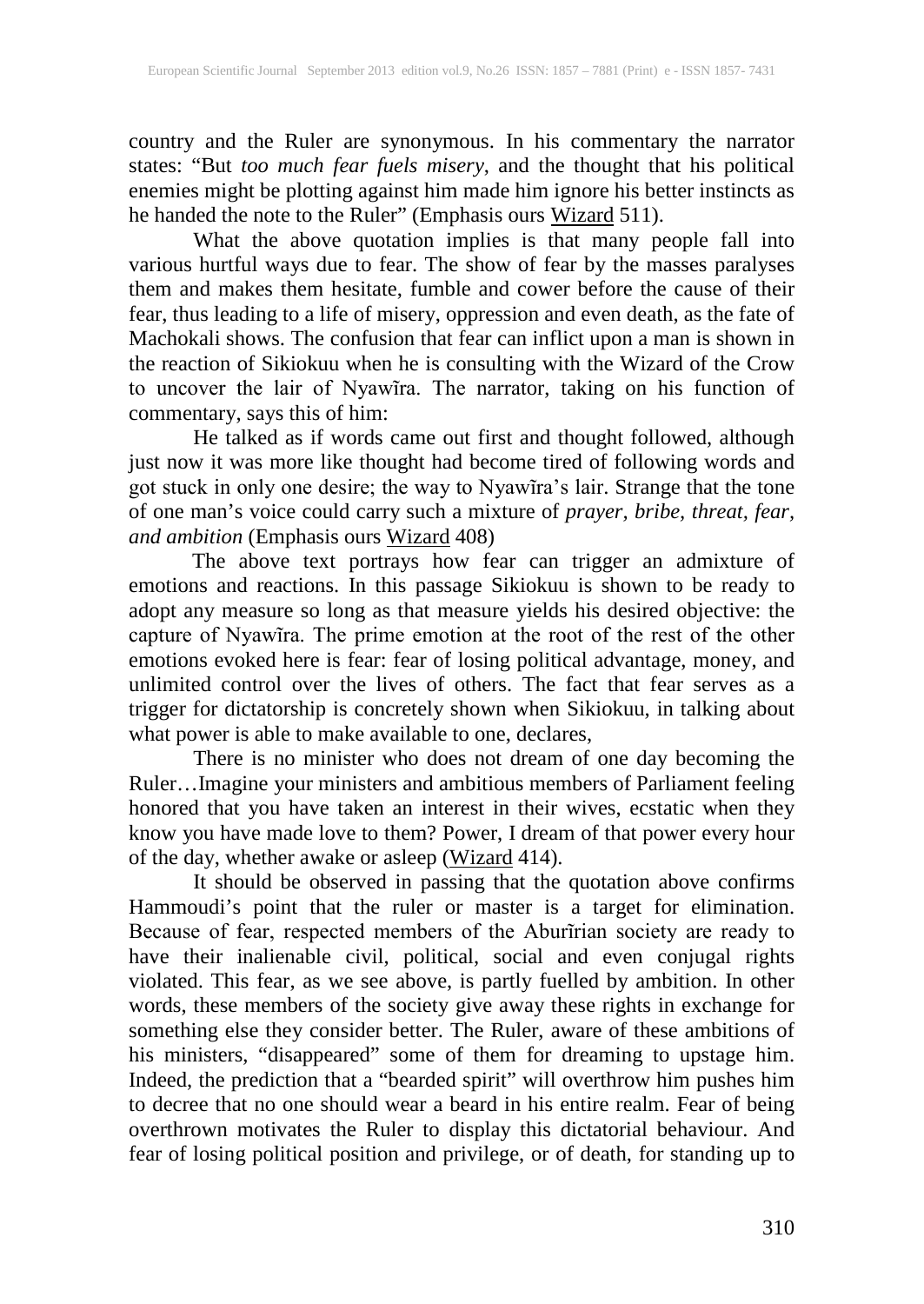the demands of the Ruler, turns many citizens into groveling sycophants. In so doing, they exercise their power of decision in their best interest: they decide to take sides with the dictator. As Major Ennuson puts it in Stench, a position Jean-Paul Sartre, in his preface to Wretched of the Earth (Wretched 2004)) seems to have advanced, when one decides to be passive out of fear or for whatever reason, in the face of tyranny, one has decided and chosen the side of tyranny. Sartre in the 2004 edition of **The Wretched** writes: "But if the entire regime, even your nonviolent thoughts, is governed by a thousand-year old oppression, your passiveness serves no other purpose than to put you on the side of the oppressors" (Iviii).The trigger of fear as a factor in the promotion of dictatorship is most eloquently outlined in Narrative as observed earlier.

In reality, the "fear of the unknown" (Wizard 471) leads the Ruler to kill many in a very ruthless and barbaric manner. In this sarcastic monologue with some former ministers he has killed he states,

I plucked out your tongues and tore out your lips to show you that a politician without a mouth is no politician at all… You fucking bastards, it is your own *greed and boundless ambitions* that led you here. Did you seriously think that you had a chance to overthrow me? Let me tell you. The person who would even dare has not yet been born, and if he is, he still will have to change himself into a spirit and grow a beard and human hair on his feet. You did not know that, did you? he would add, pointing at them with his staff menacingly, his mouth foaming with fury (Emphasis ours Wizard 11).

The above quotation outlines the factors of fear, selfishness and superstition in the nurturing of the phenomenon of dictatorship in Aburĩria. The analysis so far indicates that there are some characteristics very common with these dictators. They are fear, (the feeling of insecurity), greed (selfishness), ruthlessness, cunning, divisiveness, insincerity and superstition. Maybe, of all the dictators presented in these novels, Nkoutigui Fondio embodies all their negative traits, much like Manguai, whose personality cuts across Narrative, Shepherd of the Sahel<sup>68</sup>, and Dark veil<sup>[69](#page-22-1)</sup> (all by Fantouré). Nkoutigui Fondio plots coups in order to eliminate his adversaries, dabbles in the occult, engages people who adulate him and tell lies to cover up his criminal activities and short-comings. Speaking of him, the narrator says:

Not a semester went by without a new conspiracy in the socialist regime of the République des Monts. Some were promoted by the dictator to rid himself of potential future opponents who were unmasked by seers and

<span id="page-22-1"></span><span id="page-22-0"></span> $68$  Title translated from French by me.<br> $69$  Title translated from French by me.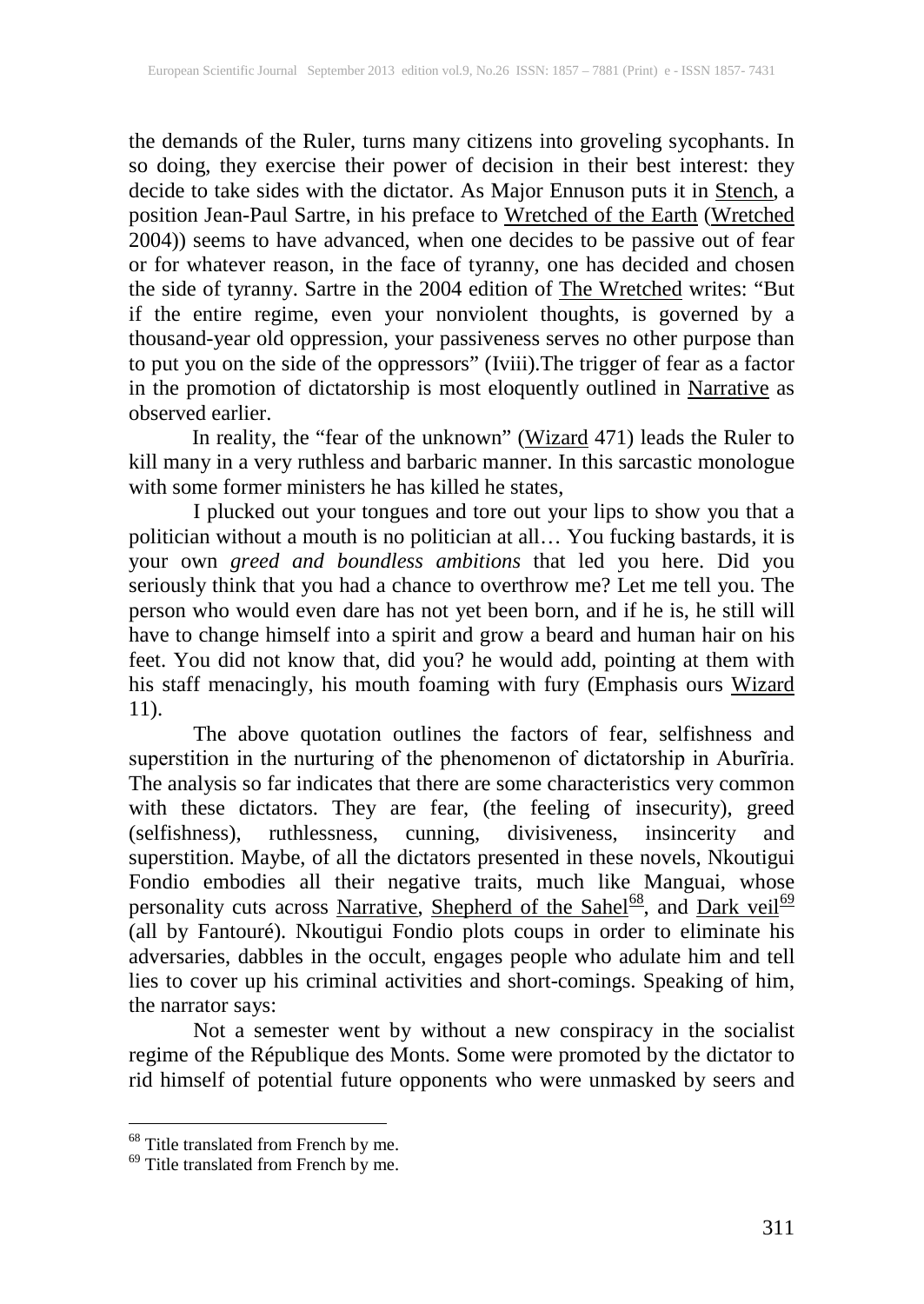marabouts. Nkoutigui's faith in Islam and in socialism had done nothing to hinder his daily recourse to traditional African practice (marabouts, sacrifices, grigris). The greater part of Maclédio's job consisted of contriving words, lies, cynicism and eloquence to provide a rational justification for actions which had none because they were directly inspired by the geomancy or marabouts (Waiting 189).

His fear of competition is translated into his demanding to be considered the best in every field of endeavor. In this connection he is in the same category as Fahati who finds every sign of exceptionality among his people a threat to his hegemony. These rulers therefore consciously eliminate all who show signs of independence or dignity. This desire to be considered the best in every field of learning and practice is symptomatic of the megalomania that is the mark of all these dictators. This predicament is not, unfortunately, limited to the Ruler or dictator alone. Every citizen of Aburĩria, exemplified in Tajirika, Sikiokuu, and Machokali and to some extent Kamĩtĩ, shows a desire to be the best. Kamĩtĩ shows this tendency when he initially thinks that the only way to change things in Aburĩria is through the spiritual medium, a domain he seems to excel in above every other character in the novel. His preternatural levitations and transmigrations are symbolic of this desire to rise above all and to have supervision over all. No wonder that all those who wield political power are afraid of him and therefore seek to annex to themselves his virtues. The factor of fear as a trigger for dictatorship, which is the root of all the other factors, is most clearly indicated in Narrative, where Fahati states that it is the fear of what his people will do to him that instigates him to treat them cruelly:

I, seated on My people, trampling upon them as one does to an old doormat, dragging them along as one does to and a worn-out old slipper, torturing them as one does a mortal enemy, destroying them as one does an old ruined edifice bombarded, violated by time and foul weather …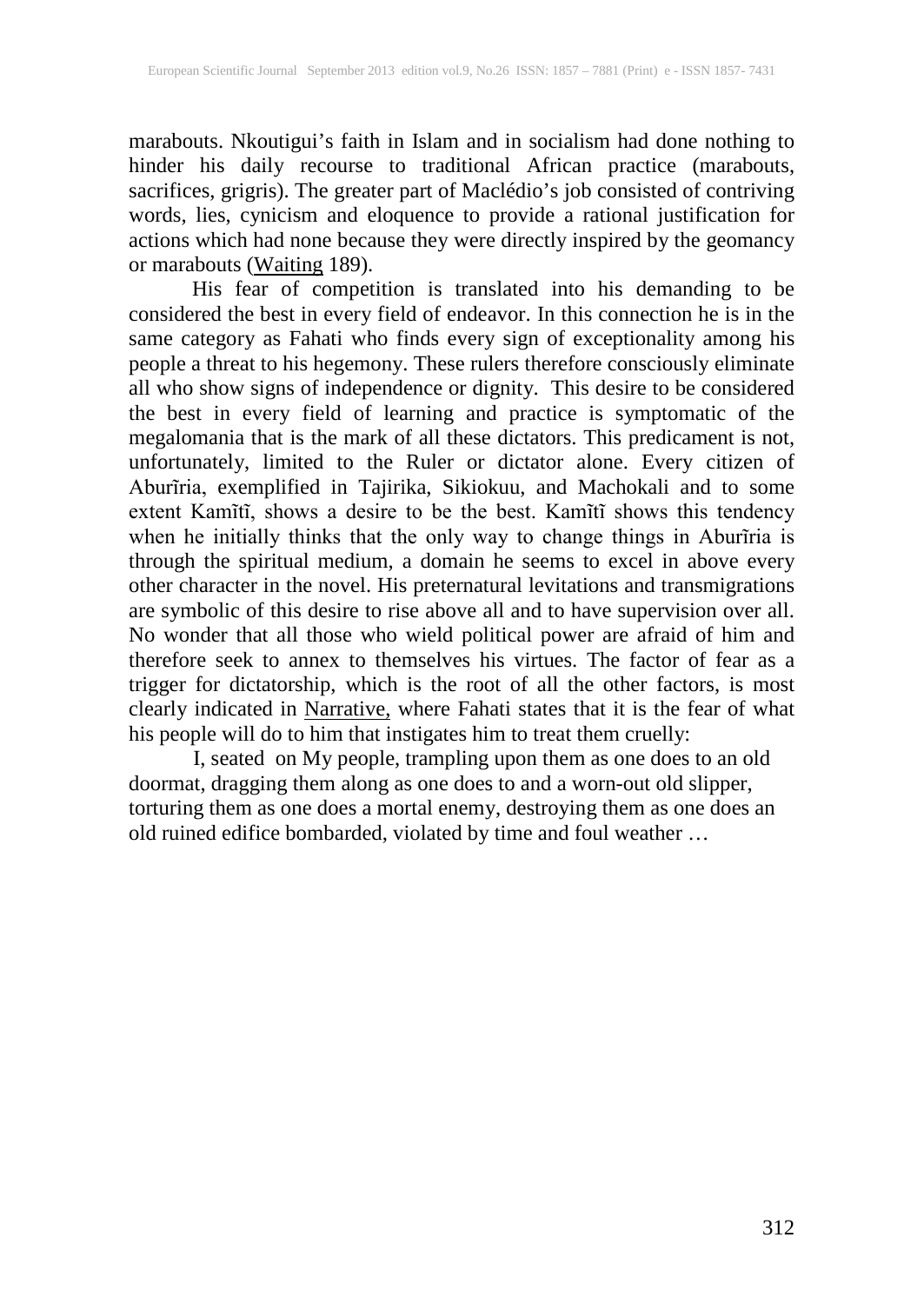| I wanted to be a Paradoxical-Spotted-         |            |
|-----------------------------------------------|------------|
| Rhinoceros                                    |            |
| tolerant                                      |            |
| loving                                        |            |
| I wanted to be able to sleep the sleep of the |            |
| innocent But                                  |            |
| I will never have such a privilege            |            |
| Never                                         |            |
| except                                        |            |
| to be a Spotted-Rhinoceros imprisoned by his  |            |
| own                                           |            |
| power and hounded by the ghosts of his        |            |
| victims                                       |            |
| I wanted                                      | But        |
| simply                                        | I cannot   |
| To allow                                      | Allow      |
| To live                                       | To live    |
| and                                           | and        |
| To survive                                    | To survive |
| To allow                                      | for        |
| To hope                                       | Fear       |
| For the right                                 | of         |
| Of being free by others                       |            |
| endangering myself. (Le Recit, pp.26-28)      |            |

Koyaga expresses the same sentiment when, in annihilating his adversaries who seek his blood for regicide, he says "They all called for the assassins to be hanged. For me to be hanged. It was them or me…We must show no weakness, no pity. It was them or us." (Waiting 133)

Fahati is condemned, by the sheer reason of his hold on power, to be otherwise than he would have wished to be: a dictator. Fear of getting hurt or killed, should he allow his subjects some liberty to aspire to anything good and hopeful turns him into a tyrant. As he states later on, echoing Koyaga's word's, the choice was either to let the people die and he live, or he dies and they live. « -The choice was between me and my Spotted-Rhinoceros-Cult and The-people.  $1\frac{1}{2}$  (Narrative 100) The fear of the people is such that there cannot be any compromise between the Ruler and his subjects. No middle ground: his interest and those of the people are mutually exclusive. And yet, as Glissant puts it, the relationship between them is that of "interdependence" (Poetics 157). Their existence is not only symbiotic, but mutually parasitic: they are mutually other-generative. They either remain in the mutually abusive relationship or cease to be who they are severally and

<span id="page-24-0"></span> $\overline{a}$ <sup>70</sup> Text form as in original text translated into French. Format of text is kept because Fantouré uses form to communicate his ideas.

<span id="page-24-1"></span> $71$  Translation by me from original text.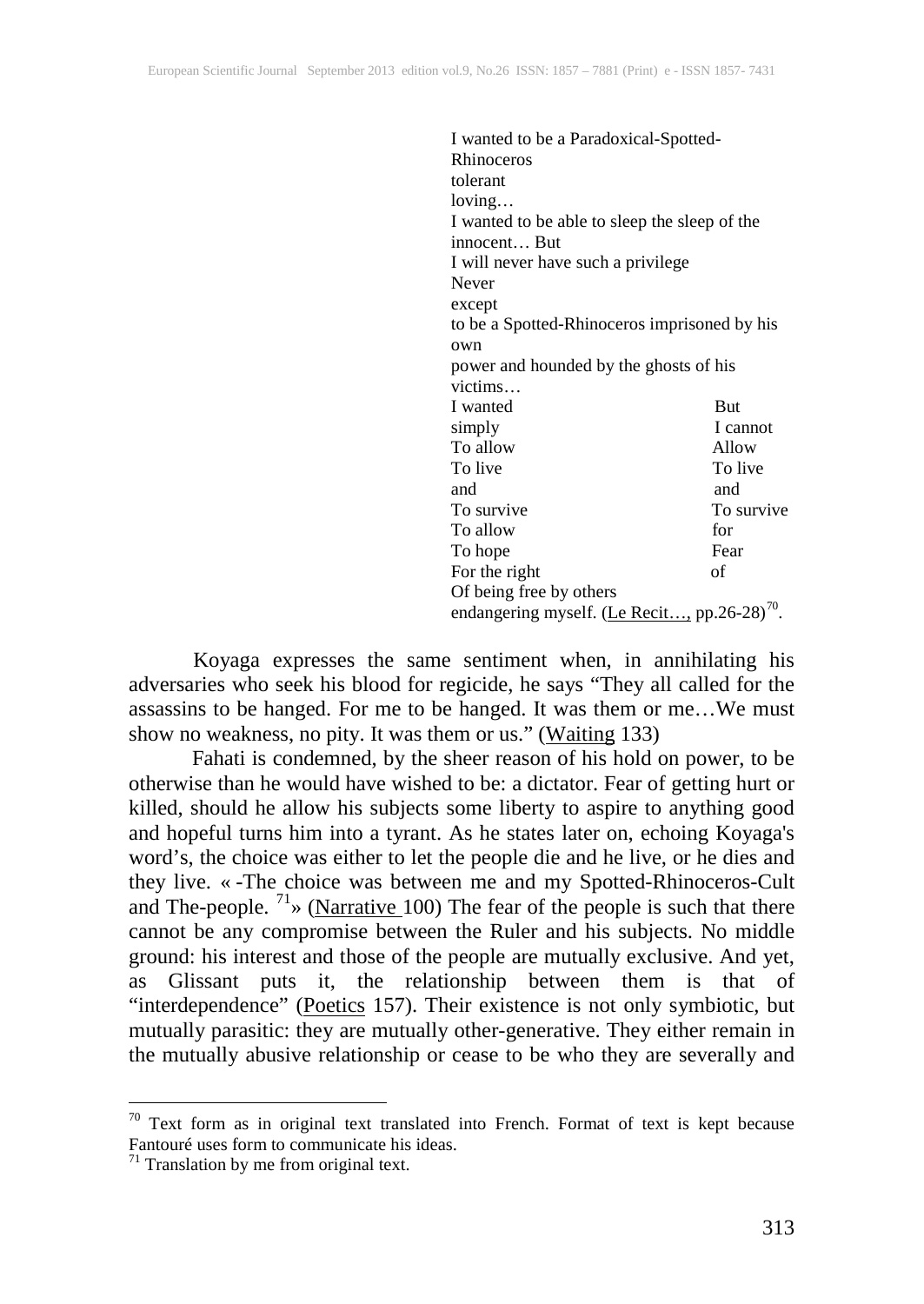individually; and so, mutate into different natures, and thus implicitly selfdestruct. This points to the relevance of the "Poetics of Relation" of Glissant and the position of choice theory: which both postulate that there is a dynamics of "an inexhaustible field of possibilities generated by the crossfertilisation of cultures." (Poetics  $69$ )<sup>72</sup>. The choices that individually the opposing camps make create totally new environments and persons out of them; integral in their outward form and structure, but completely and imperceptibly different in nature, response and operation.

## **Conclusion**

The dictator and his oppressed victim have need of each other to exist much as, according to Korang (©2004 3), the dominating, imperialising West needs the non-West to survive. Korang, quoting Chattejee says "Enlightenment itself, to assert its sovereignty as the universal ideal, needs its Other: if it could ever actualize itself in the real world as the truly universal, it would in fact destroy itself" (17). The implication of this thesis is that the dictator needs the dominated to be who he is: without the dominated he ceases in essence to be a dictator. This idea is expressed by Martial, the grandson of Martial, the rebel, in The life and half (The life) $\frac{73}{2}$  $\frac{73}{2}$  $\frac{73}{2}$ , when he states, "We are in such need of others…We need others: it doesn't matter who.<sup>[74](#page-25-2)</sup>" (The life 89) The narrator in The life completes this mutual sense of need that individuals have of each other, even of the most aberrant individuals that can ever be, when he says of Chaïdana and Martial (grand children of Martial the rebel) that

"They longed for the old man with wounds, they longed for the militia and their bugging hassles, *and they needed the hell of others to complete their own hell.* A quarter or a third of hell is as cruel as emptiness." (Emphasis ours, The life  $89)^{75}$  $89)^{75}$  $89)^{75}$ 

The mutually dependent nature of the relationship that exists between the dictator and his subjects makes each side of this binary relationship both host and parasite of each other. In the ever changing dynamics of their mutually generative relationship, their fear of each other yields a change in which they remain locked-up in a duel in which the scale may remain tipped on the same side or the other; and always producing in each case a new scenario on the canvas of the performance space in which they find themselves. This mutually dependent and other-productive relationship between the ruled and the ruler in Africa makes it difficult for many rulers to relinquish power for fear of the worst.

<span id="page-25-2"></span><span id="page-25-1"></span>

<span id="page-25-0"></span><sup>&</sup>lt;sup>72</sup> Translation by me.<br><sup>73</sup> Title translated into English by me  $^{74}$  Text translated from French by me.<br><sup>75</sup> Text translated into English by me.

<span id="page-25-3"></span>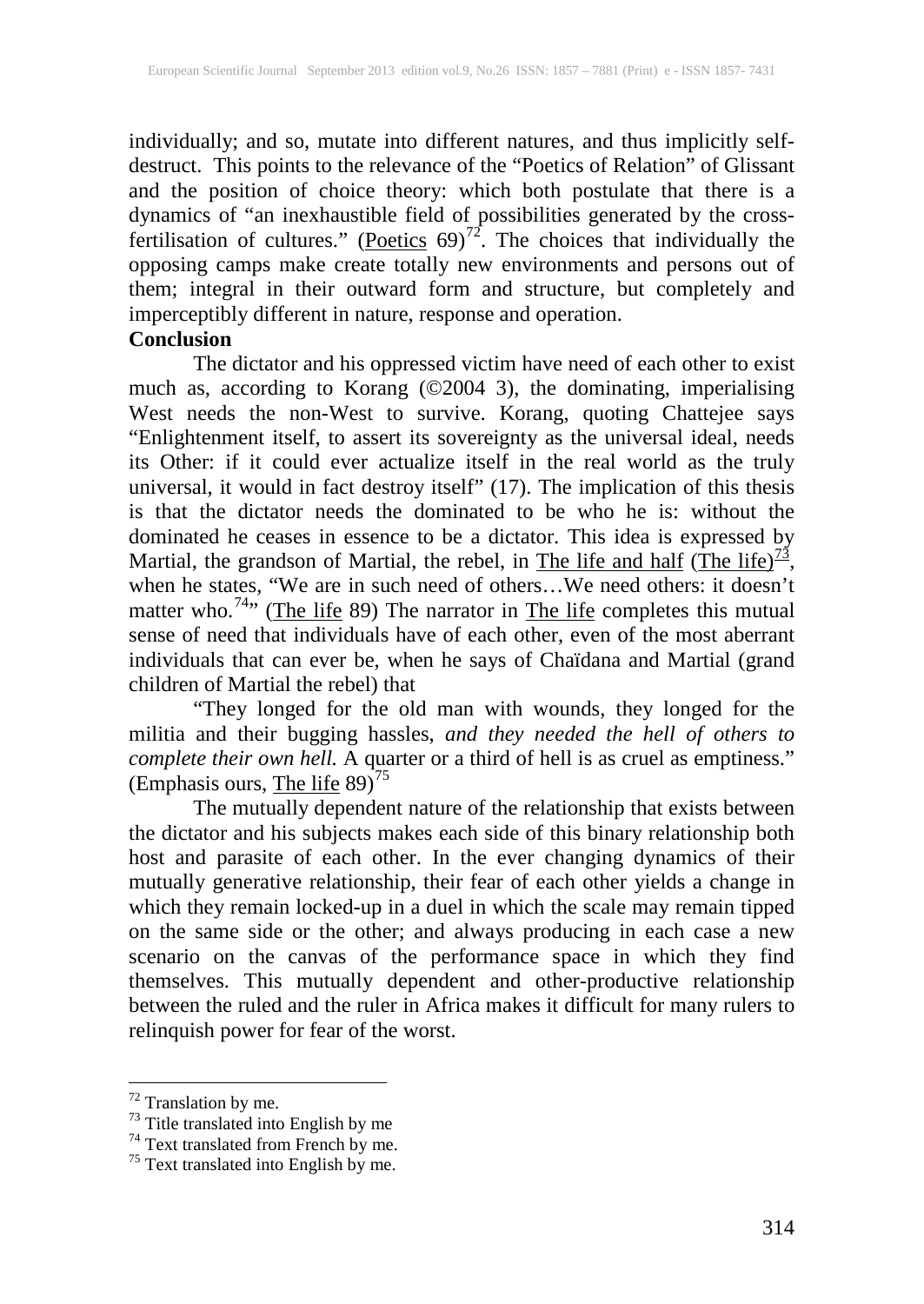In modern Africa, the phenomenon of "the last of the empire" as exemplified by current and former rulers such as Abdoulaye Wade, Ben Ali, Hussein Mubarak, Maumar Kaddafi, Mobutu Seseko, Sani Abacha, Laurent Bagbo, Robert Mugabe, and so on and so forth, is still prevalent, simply because African rulers are afraid of what their successors and subjects may do to them should they relinquish power. So consciously or unconsciously, through the factor of fear, the African people contribute to the hardening of the positions taken by their rulers. They therefore actively or passively create the conditions favorable for the nurturing of whatever dictatorship they complain to be living under. In other words the dictator is as much a creation of his/her "victims" (this term is used in the sense in which Beatrice Okoh uses it in **Anthills**) as s/he creates them. This paper therefore will find its perfect conclusion in the words of Fanon as he establishes the dialectical relationship between the ruled and the dictator:

This dictatorship […] in fact symbolizes the decision of the bourgeois cast to lead the underdeveloped country, at first with the support of the people but very soon against them. (125) [….] *If the leader drives me, I want him to know that at the same time I am driving him*. (127) […] But political education means […] driving home to the masses that everything depends on them, that if we stagnate the fault is theirs, and that if we progress, they too are responsible, that there is no demiurge, no illustrious man taking responsibility for everything, but that the demiurge is the people and the magic lies in their hands alone. […] *It is the force from the rank and file which rise up to energize the leadership and permit it to dialectically make a new leap forward* [...] no member of the upper echelons has been able to take precedence in any mission of salvation. It is the rank and file which fights for Algeria […] *without their difficult and heroic daily struggle the upper echelon would collapse—just as they are aware that without the upper echelons and leadership the rank and file would disintegrate into chaos and anarchy*. […] *In practice it is the people who choose a power structure of their own free will and not the power structure that suffers the people*. (Emphasis ours, The Wretched138-39)

#### **References:**

Abrams, Meyer H. The Mirror and the Lamp: Romantic Theory and the Critical Tradition New York, NY: Oxford University Press, 1953. Print.

Anand, S., Desmond, C., Marques, A. and Fuje, H. The Cost of Inaction: Case Studies from Rwanda and Angola. London/ Massachusetts: Harvard University Press Cambridge, 2012. Print.

EZE C. Emmanuel. "Between History and The God's: Reason, Morality and Politics." Africa Today 55.22 (2009): 77-94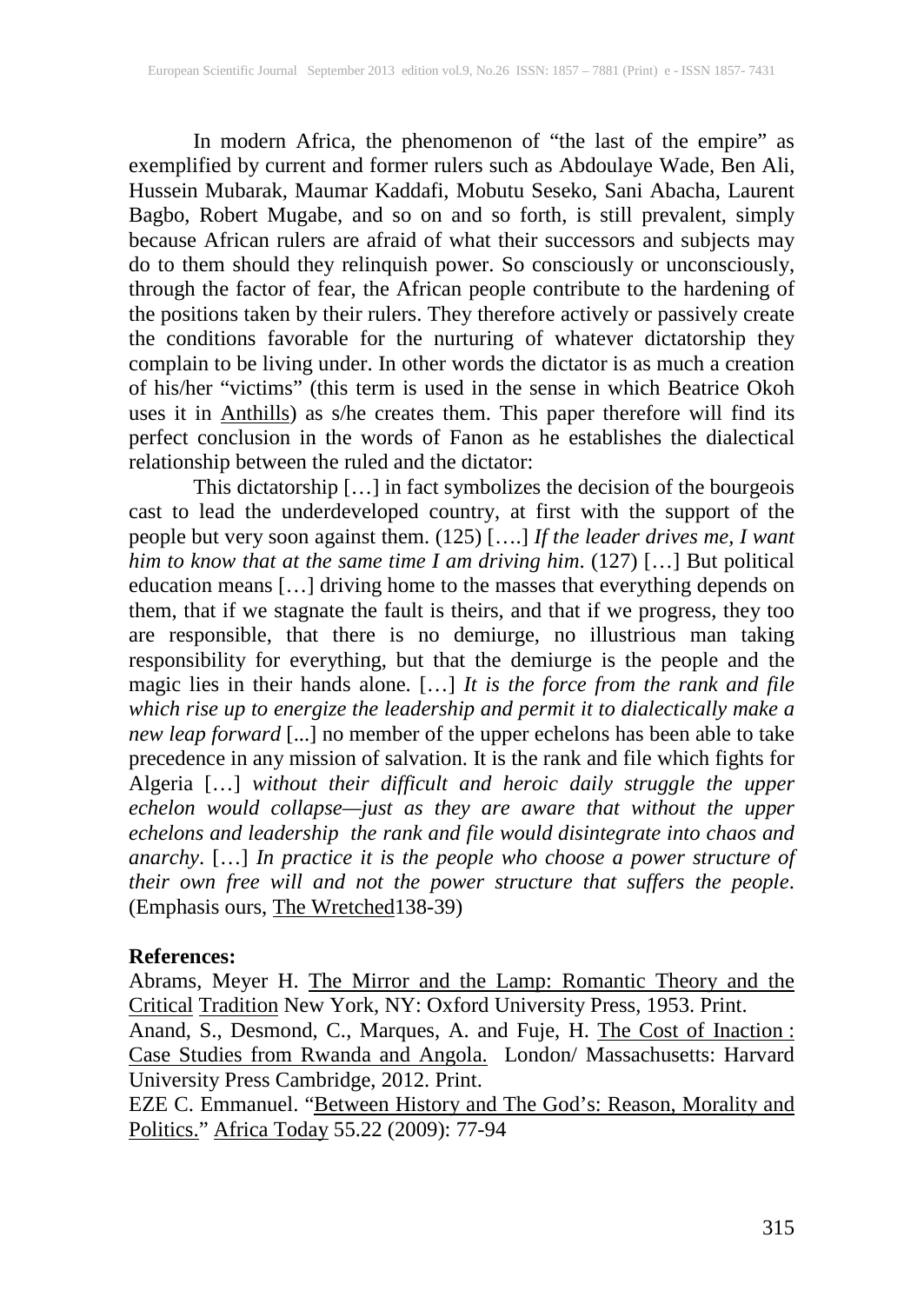Fanon, Frantz. Damnes de la Terre. La Decouverte / Poche, 2002. Print. 145- 93-----------------. The Wretched of the Earth. Trans. Richard Philcox. New York: Grove Press, 2004. Print.

Fantoure, Mohamed-Alioum. L'homme du Tropeaux du Sahel. Paris: Presence Africaine, 1979. Print.

--------------------------------------. Le Voile Tenebreux: Le Livre des cites du Termite. Paris/Dakar: Presence Africaine, 1985. Print. 158.

-------------------------------------. Le Cercle des Tropiques. Paris: Presence Africaine, 1972.

Gagiano, Annie. "Farah's Sardines: Women in a Context of Despotism." Africa Today 57.3 (2011): 3-20

Gaskill, Nicholas M. "Experience and Science: Towards a Pragmatic Literary Criticism. New Literary History" 39.1 (winter 2008): 165-83. (Online) Project Muse

http://muse.jhu/journals/nlh/summary/v0393/39/gaskill.html Print.

Glissant, Edouard. Poétiques de la Relation :Poétique III. France: Gallimard, 1990. Print.

Greene, Robert. The 48 Laws of Power JOOST A Elffers Production. Book Profile,2007. Print.

Hammoudi, Abdellah. Masters and Disciples: The Cultural Foundations of Moroccan Authoritarianism. Chicago/London: University of Chicago Press, 1997. Print.

Juraga, Dabravka. "Nurriddin Farah's « Variation on the Theme of an African Dictatorship: Patriarchy, gender and Political Oppression in Somalia" Critique, (1997): 1-17 (Online) Ebscohost.org. <http://web.ebscohost/detail?vid>

Korang, Kwaku Larbi. Writing Ghana, Imaging Africa; Nation and African Modernity. Rochester, NY: University of Rochester Press, © 2004. Print.

Labou Tansi, Sony. <u>La vie et demie</u>. Paris : Editions Seuil, 1979. Print.

Machiavelli, Niccolò. The Prince. Trans.Thomas G. Bergin (Yale University). Pennsylvania: Franklin Library Edition, 1978, Print

Maximin, Daniel. L'Isolé Soleil. Paris: Editions Seuil, (© 1981. Print.

NEWMAN, Saul "The Place of Power in Political Discourse." International Review/Revue Internationale de Science Politique 25.20 (April, 2004): 139- 54. Sage Publications Limited. (See also Jstor, 140-57). <http://www.jstor.org/stable/1601574>

Rousseau, Jean-Jacques. The Social Contract.Trans & intro. Maurice Cranston. Middlesex, England: Penguin Books Ltd, 1968, Print.

----------------------------------------The Social Contract. Liberty, Equality, and Fraternity: Exploring French Revolution. Ed. Merrick Whitcomb. Trans. And Reprint from original sources of European History*,* Vo. 6 Pennsylvania History Department. (1899) Web.Accessed March 18, 2013.